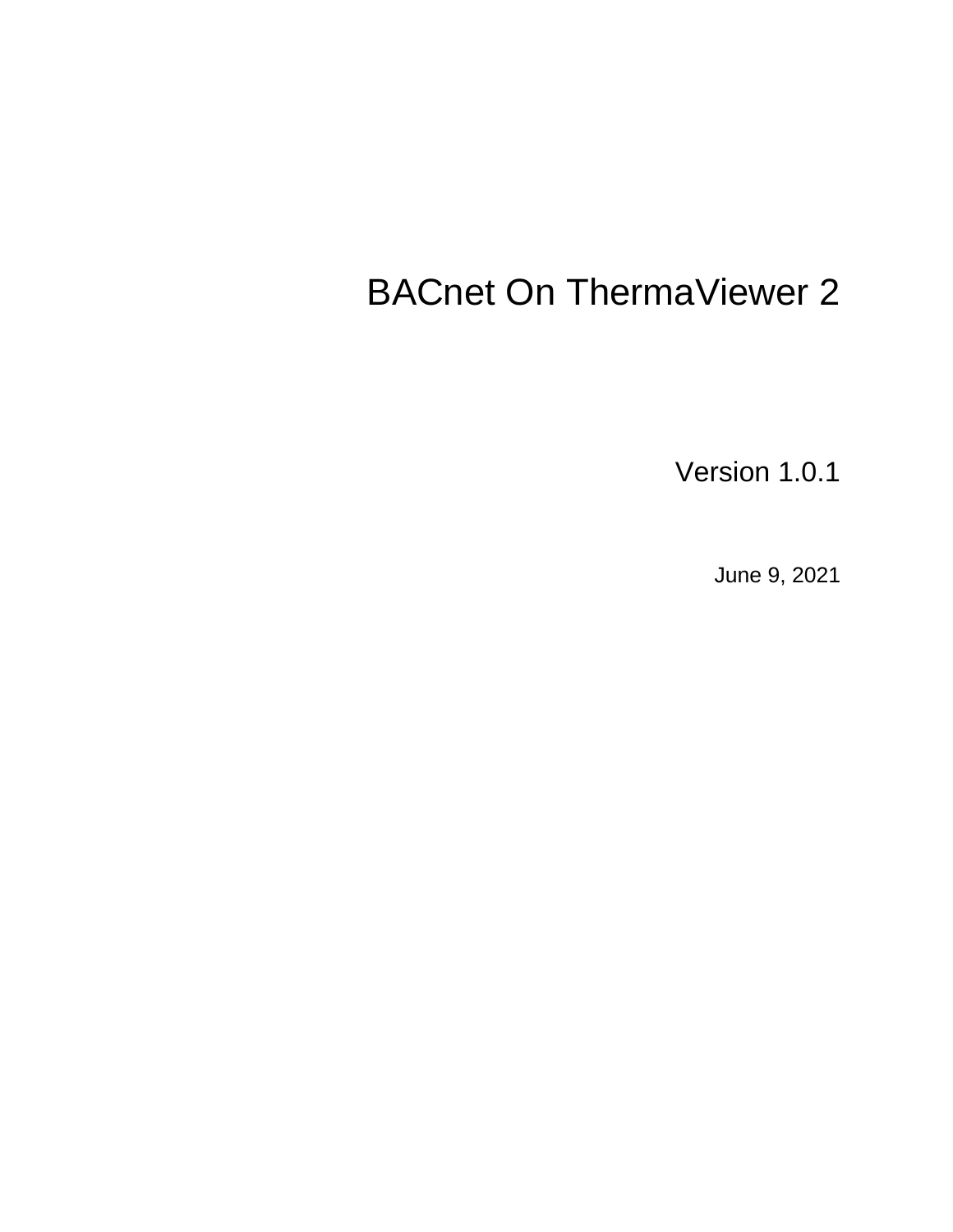## **Table of Contents**

| 2                                                                                            |  |
|----------------------------------------------------------------------------------------------|--|
| 2.1                                                                                          |  |
| 2.2                                                                                          |  |
| 2.3                                                                                          |  |
| 2.4                                                                                          |  |
| 2.5                                                                                          |  |
| 3                                                                                            |  |
| 3.1                                                                                          |  |
| 3.2                                                                                          |  |
| 3.3                                                                                          |  |
| 3.4                                                                                          |  |
| 3.5                                                                                          |  |
| 3.6                                                                                          |  |
| 3.7                                                                                          |  |
| $\overline{4}$                                                                               |  |
| 4.1                                                                                          |  |
| 4.2                                                                                          |  |
| 4.3                                                                                          |  |
| 4.3.1                                                                                        |  |
| 4.3.2                                                                                        |  |
| 4.4                                                                                          |  |
| 4.5                                                                                          |  |
| 4.6                                                                                          |  |
| 4.7                                                                                          |  |
| 4.8                                                                                          |  |
| 4.9                                                                                          |  |
| 4.10                                                                                         |  |
| 4.11                                                                                         |  |
| BACnet Interoperability Building Blocks (BIBBs) and Protocol Implementation Conformance<br>5 |  |
|                                                                                              |  |
| 5.1                                                                                          |  |
| 5.2                                                                                          |  |
| 6                                                                                            |  |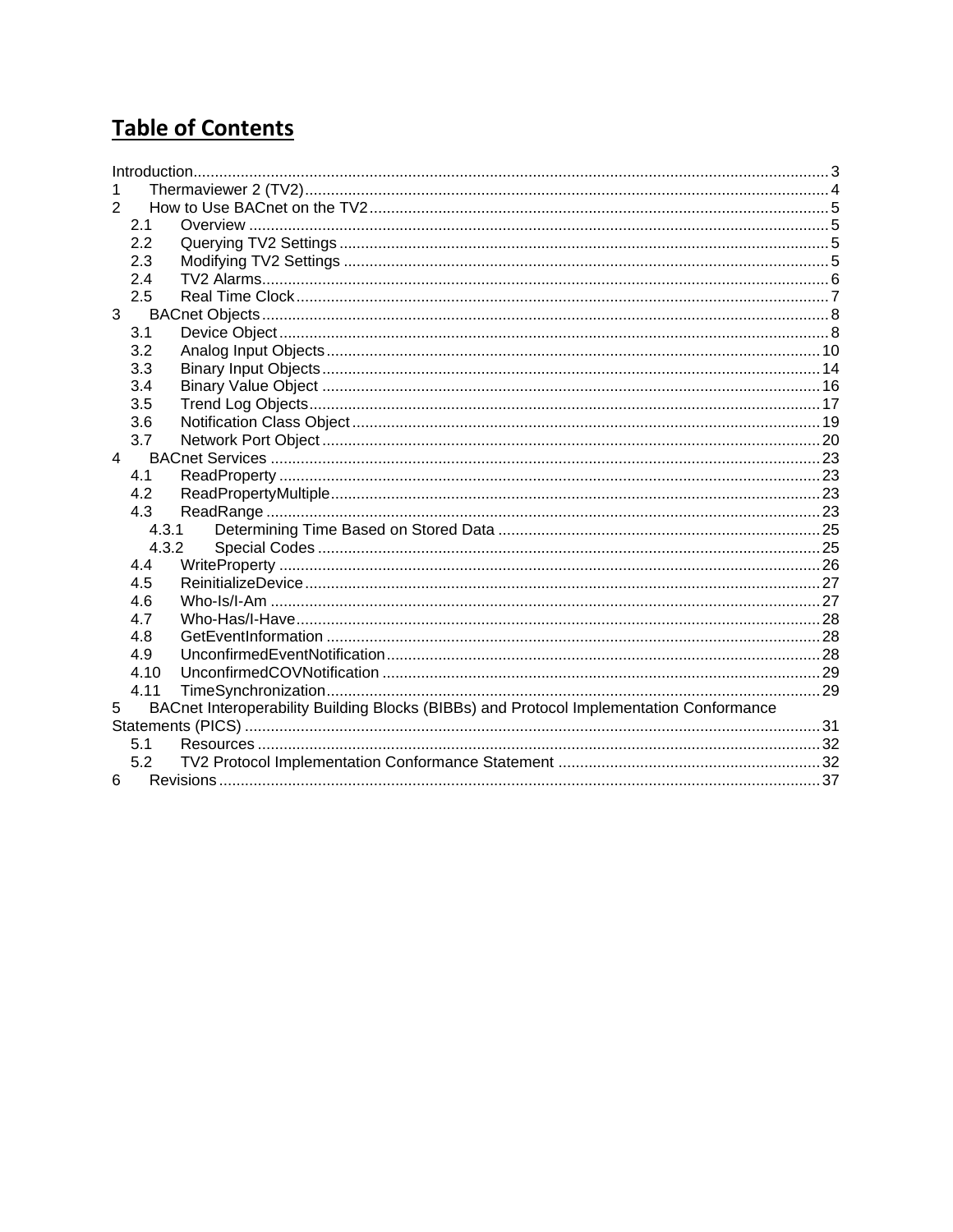## <span id="page-2-0"></span>**Introduction**

This document will give an overview of BACnet/IP as implemented on the TV2.

BACnet (Building Automation Control network) is a data communication protocol developed by ASHRAE for the purpose of standardizing communications between devices in a building automation and control network.

BACnet/IP specifically is an Ethernet based protocol that uses UDP to transfer data between devices.

BACnet models each physical device as a collection of data structures called "objects," the properties of which represent various aspects of the hardware, software, and operation of the device. These objects provide a means of identifying and accessing information without requiring knowledge of the details of the device's internal design or configuration.

BACnet provides a collection of "services" which allows for the access and manipulation of the "objects" and their properties.

In BACnet parlance the TV2 is a BACnet server device that provides information and access to clients via the BACnet protocol. The TV2 mainly listens and responds. In some instances, it will notify the devices on the network to which it is attached of events that have occurred if it is so configured.

This document will provide a description of the objects and services that are defined for the TV2 and how to use them.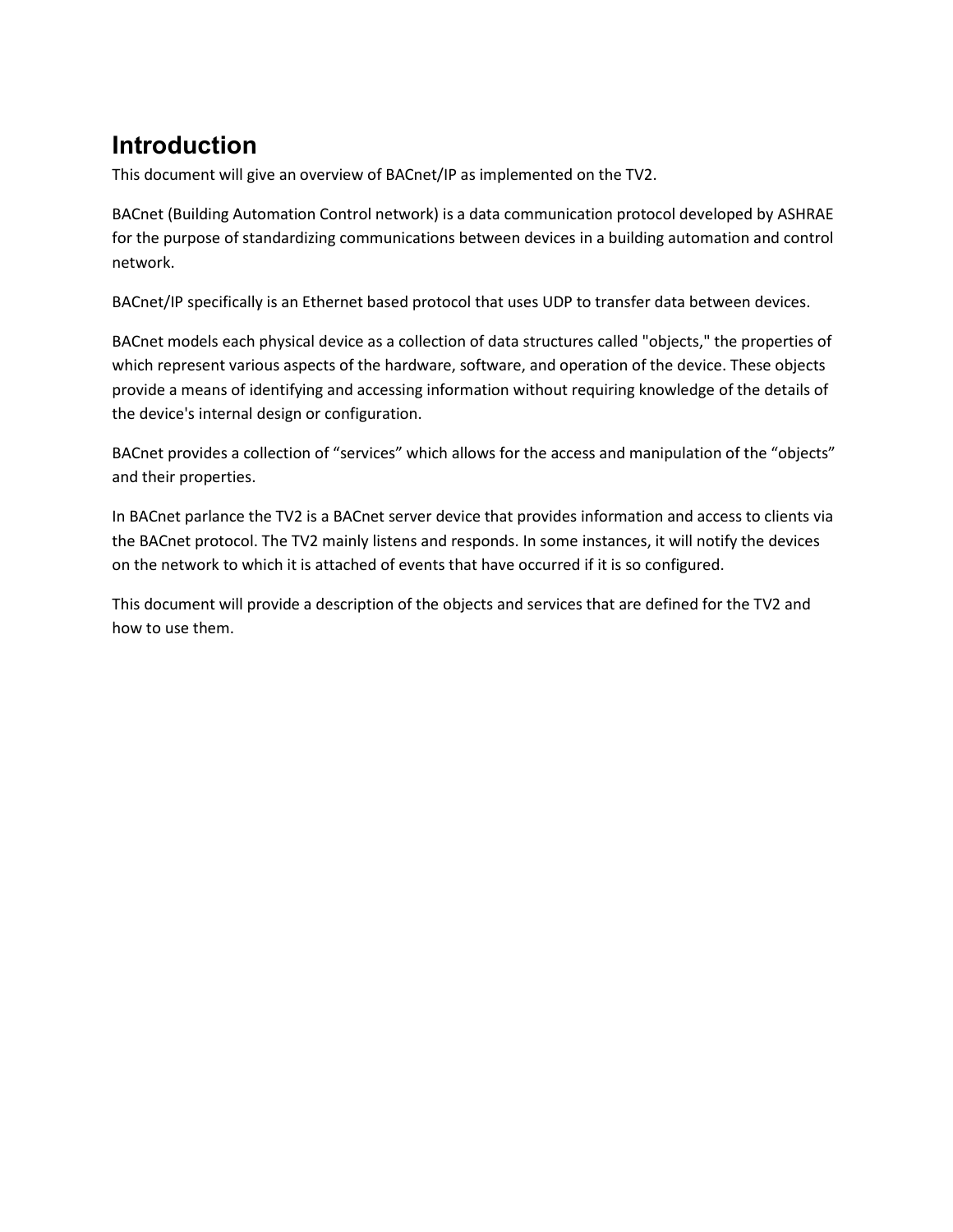### <span id="page-3-0"></span>1 **TV2** (ThermaViewer 2)

The TV 2 supports the following functions:

- The TV2 has 4 input ports. Each port has two channels that can support a single physical sensor. There is a single physical connection for the 2 sensor channels.
- The TV2 can support wired or wireless sensors.
- The TV2 supports the following types of sensors:
	- o Temperature
	- o Thermistor
	- o Temperature/Humidity
	- o Pressure
- Each sensor supports an Out of Range Alarm with the following programmable parameters:
	- o High limit
	- o Low limit
	- o Time alarm must exceed limit before alarm is triggered
	- o Duration of time for alarm to sound
- Each port supports an alarm that sounds if the attached sensors have become disconnected.
- The TV2 has an alarm that signals if the device has become disconnected from its main power source.
- The data for each sensor is sampled at a programmable rate and stored in an onboard flash.
- The TV2 supports wired Ethernet or Wi-Fi communication.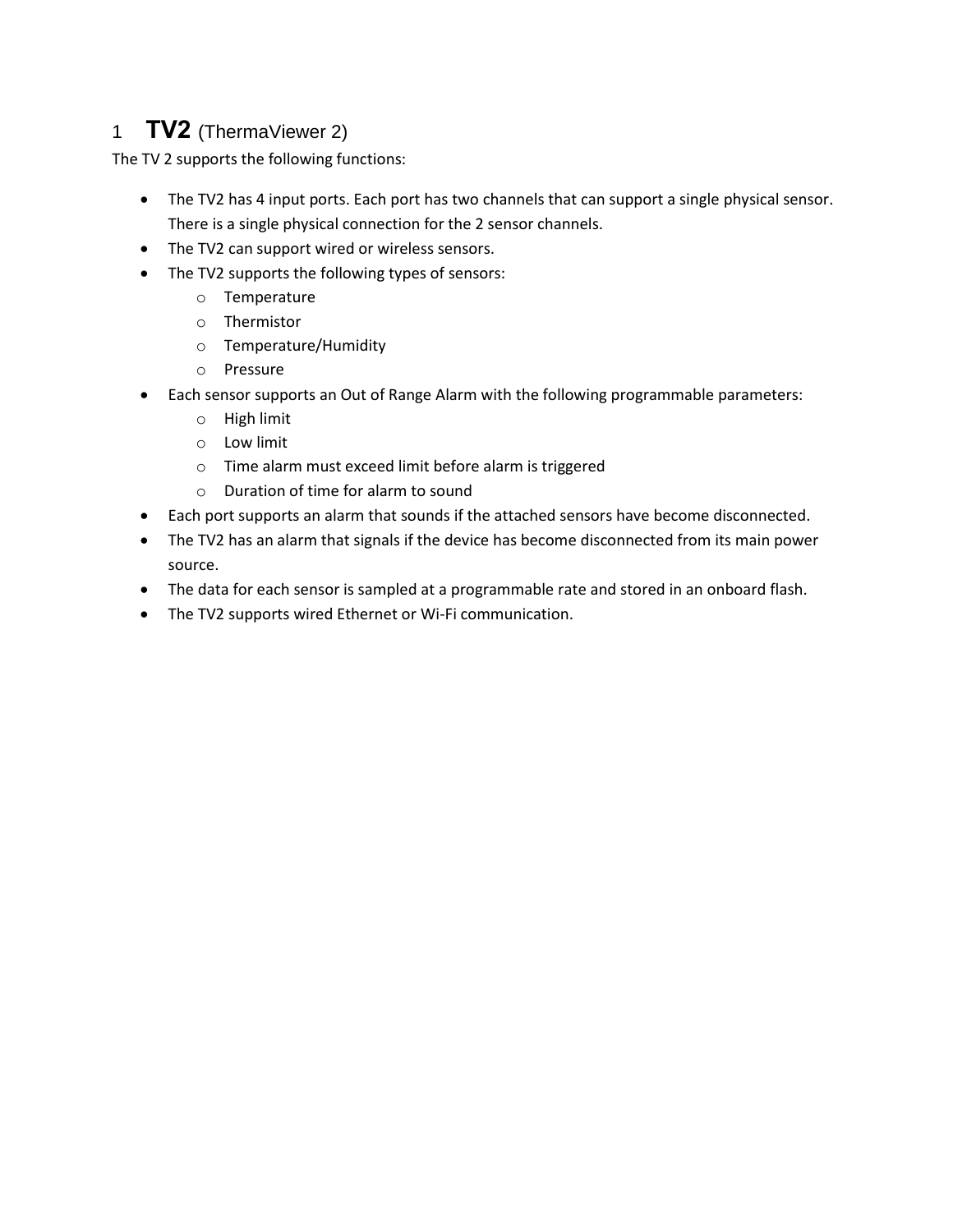## <span id="page-4-0"></span>**2 How to Use BACnet on the TV2**

This section will describe how to perform various tasks using BACnet on the TV2. The following sections will go into more detail about BACnet objects and services.

### <span id="page-4-1"></span>**2.1 Overview**

BACnet allows the user to remotely query and control the TV2 device using a known standard interface. On the TV2 the flavor of BACnet used is BACnet/IP which communicates over wired or wireless ethernet using UDP. (For simplicity this document will refer to BACnet which implies BACNet/IP.)

A main consideration for adding BACnet function to the TV2 was to allow a remote user the same level of access as a user that had direct access to the TV2 device. That means that if there is a password set and enabled on the TV2 then a remote user would be limited to what they could change.

Note that despite the desire of providing the same access remotely, because of lack of security in BACnet and lack of resources in the TV2, some functionality is not available remotely. This function is limited to the network controls that, if exposed via BACnet, could give someone access to the network itself. Therefore, the TV2's network settings cannot be changed remotely via BACnet.

### <span id="page-4-2"></span>**2.2 Querying TV2 Settings**

Almost all of the TV2 settings that can be seen on the TV2 menus can be queried at any time without a password via BACnet. The exceptions to that are the WiFi settings and the Calibration Menu settings.

There are currently no WiFi properties defined in BACnet and the level of security is too low to allow those settings to be accessed at this time via BACnet.

There are no properties defined in BACnet that mirror the Calibration settings and with the limited resources available on the TV2 it was decided not to expose them as well.

The rest of the menu settings are available via BACnet for querying whether the password is enabled or disabled.

Most settings can be access using the ReadProperty or ReadPropertyMultiple service.

The one thing that cannot be accessed via those services is the sample data stored in the TV2 flash. That data is contained in the Trend Log objects in the Log Buffer which can only be read using the ReadRange service.

### <span id="page-4-3"></span>**2.3 Modifying TV2 Settings**

TV2 settings are modified in BACnet using the WriteProperty service.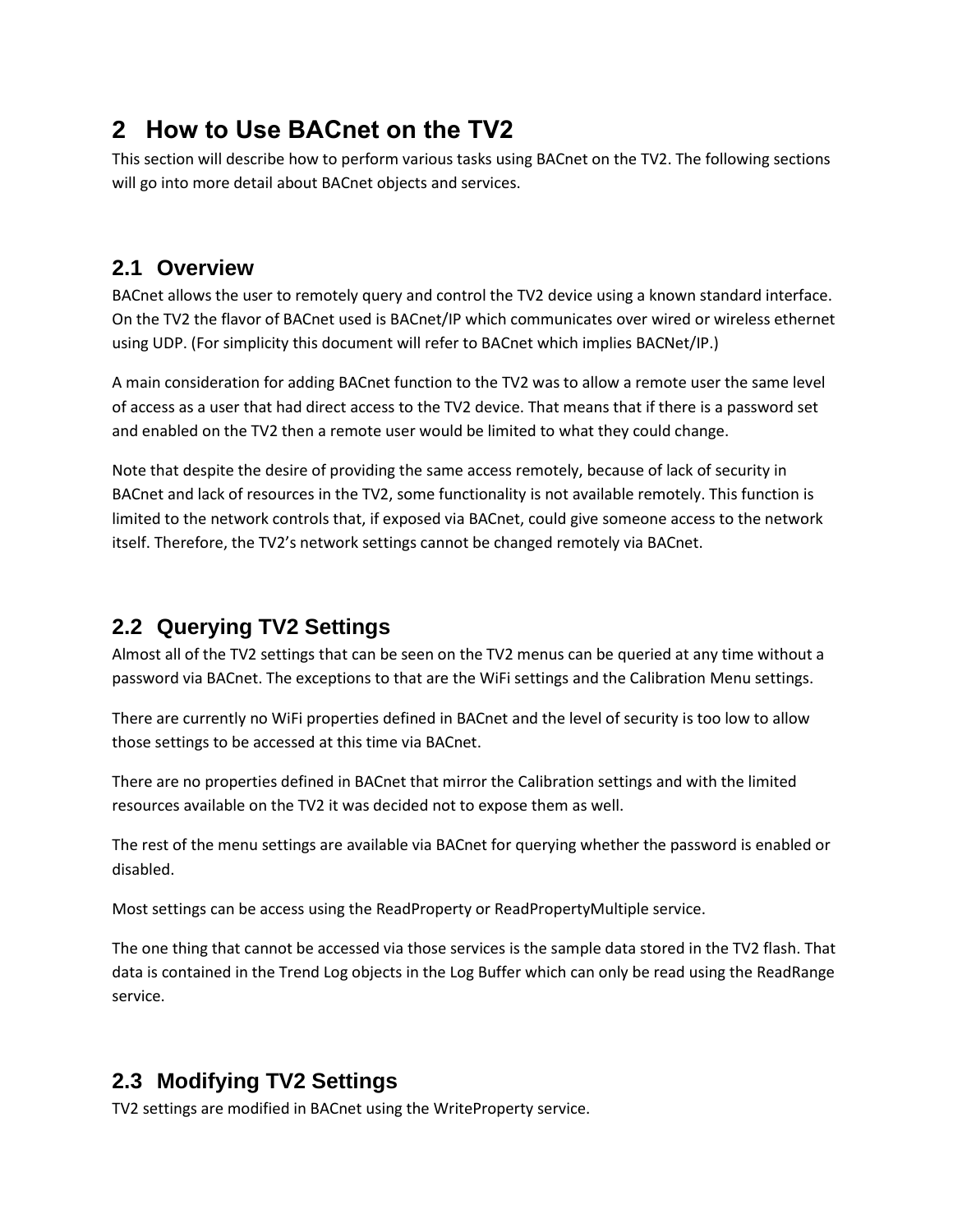If the TV2 password is enabled (Device Password Enabled property set to TRUE), then most settings cannot be modified using WriteProperty. To modify the TV2 settings using BACnet, the Device Password Enabled property must be set to FALSE.

The two exceptions to that are the Device Password Enabled and Device Password properties. These two properties can be provisionally written while the Device Password Enabled property is TRUE but are not activated until a proper ReinitializeDevice action is performed. The sequence to modify either of these properties is as follows:

- 1. Using WriteProperty change the value of Password Enabled or Password property.
- 2. Next initiate a ReinitializeDevice using the current (not the modified) password.
- 3. When the TV2 restarts, the targeted property will be changed.

Note that only one of these properties can be changed at a time. Performing a second WriteProperty after step 1 will invalidate the first pending change.

Once the Device Password Enabled property is FALSE, then the WriteProperty service can be used to modify all other writable properties.

### <span id="page-5-0"></span>**2.4 TV2 Alarms**

The TV2 has several alarms defined that can be enabled to alert the user of certain events that have occurred. In BACnet these TV2 alarms are referred to as "events".

BACnet supports both Alarms and Events but a reading of the BACnet specifications indicates that the TV2 alarms are best characterized as BACnet events. From the BACnet spec section 13, "…In general, "events" are changes of value of certain properties of certain objects, or internal status changes, that meet predetermined criteria. There are two mechanisms provided in BACnet for managing events: change of value reporting and event reporting." This would also describe TV2 alarms.

In BACnet the distinction between and Event and an Alarm is found in the following statement from the BACnet spec section 13.1,

"Events may be selectively identified as belonging to the category of "alarms" or "events." Eventinitiating objects indicate this distinction through the Notify\_Type property. Conceptually, alarms are events that are intended to be seen and reacted to by human operators… In the BACnet protocol, the singular distinction is that alarms will be reported by the GetAlarmSummary service, while all other events will not. In every other respect, BACnet makes no distinction between an alarm and an event."

On the surface it would seem to be useful to implement TV2 alarms as BACnet alarms in order to make use of the GetAlarmSummary service, however that service has been deprecated and its use is discouraged.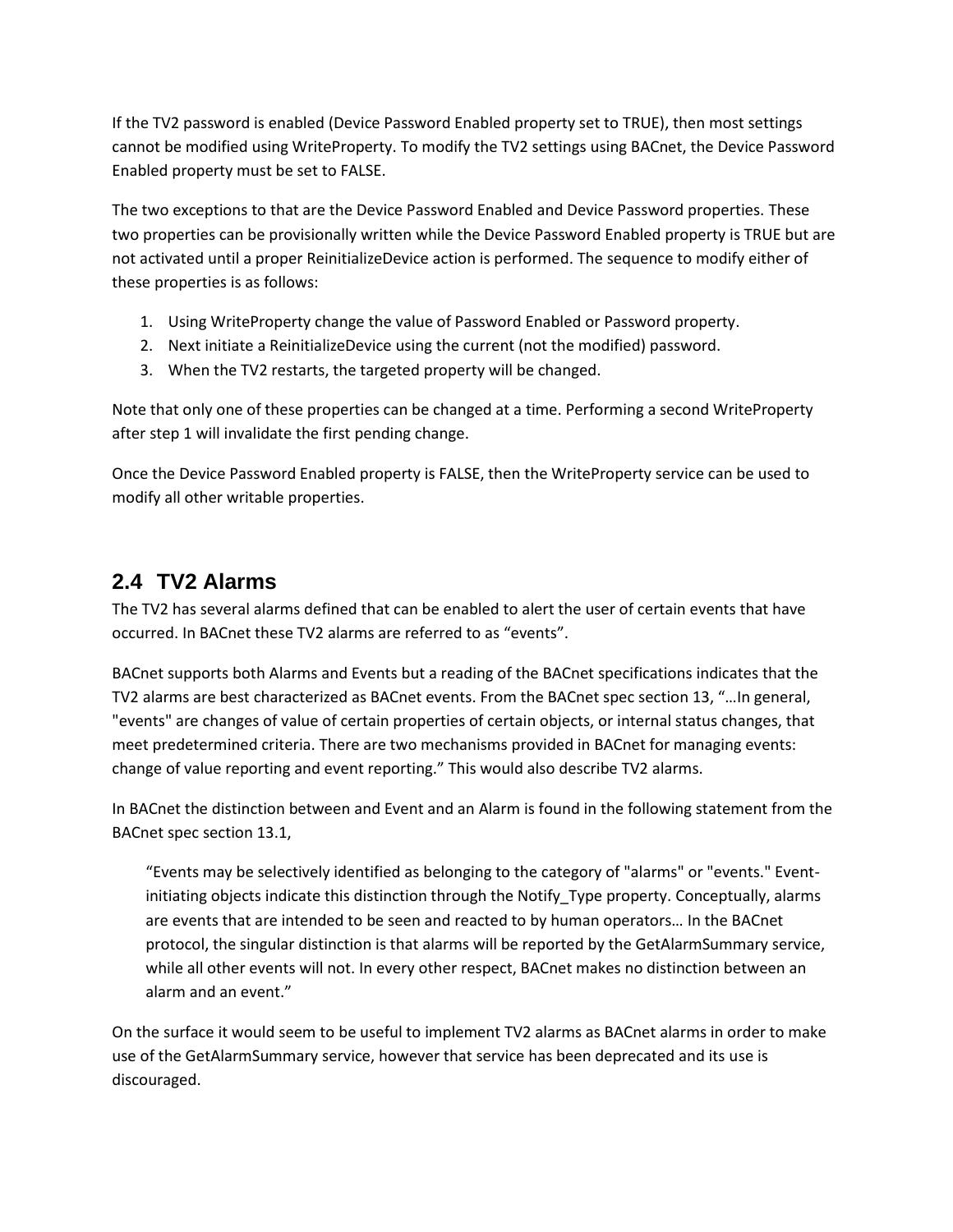The following TV2 alarms generate BACnet notifications if they are enabled:

- AC Disconnect Alarm generates an UnconfirmedCOVNotification.
- Probe Missing Alarm generates an UnconfirmedCOVNotification
- Sensor Out of Range Alarm generates an UnconfirmedEventNotification

#### <span id="page-6-0"></span>**2.5 Real Time Clock**

The TV2's real time clock (RTC) can be modified in BACnet using the TimeSynchronization service.

Because changing the TV2 RTC can cause data to be erased, this service can only change the TV2 time if the Device Password Enabled property is FALSE.

The process to change the TV2 time is as follows:

- 1. Disable the password by:
	- a. Using WriteProperty to change the value of Password Enabled to FALSE.
	- b. Next initiate a ReinitializeDevice using the current (not the modified) password.
	- c. When the TV2 restarts, the password should be disabled.
- 2. Send a TimeSynchronization request to synchronize the TV2 with the network time.
- 3. Reenable the password using the same procedure as used in step 1 above but changing the Password Enabled value to TRUE.

If the Real Time Clock is advanced by less than an hour, then a Special Code is inserted into the flash data for each sample period missed.

If the Real Time Clock is advanced more than an hour, then all of the sample data is erased.

If the Real Time Clock is set back, then all of the sample data is erased.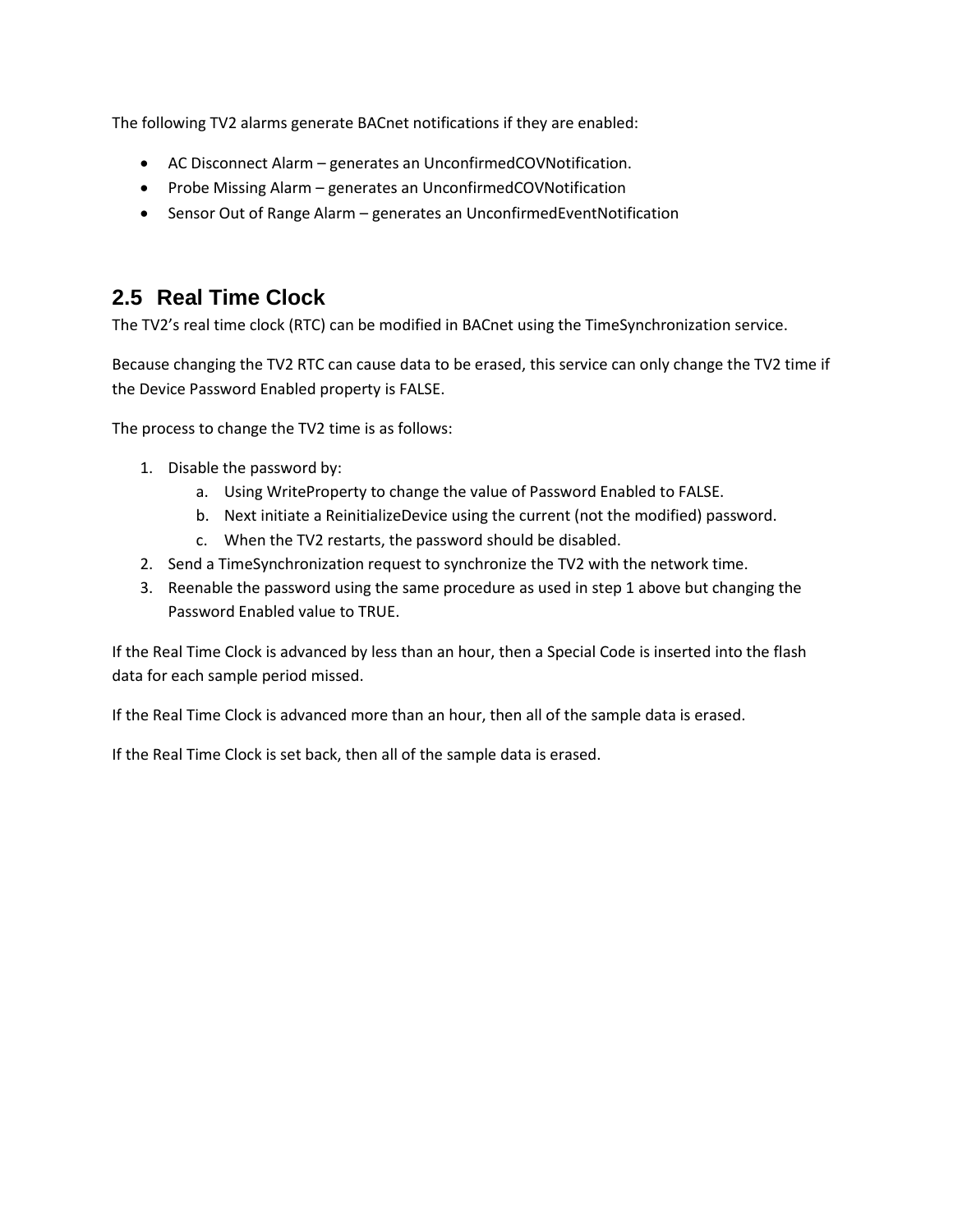## <span id="page-7-0"></span>**3 BACnet Objects**

The Thermaviewer 2 implementation of BACnet contains the following objects:

- Device like all BACnet implementations, the TV2 has a single Device object that describes general characteristics.
- Analog Input the TV2 has 8 Analog Input objects. There is one objects for each sensor channel.
- Binary Input the TV2 has 5 Binary Input objects. There is one object for each sensor port and one object for the AC power connection.
- Trend Log the TV2 supports 8 Trend Log objects. There is one object for each sensor channel.
- Binary Value there is a single Binary Value object that controls whether the buzzer sounds when an alarm is triggered.
- Network Port there is a single Network Port object that describes the TV2 network connection.
- Notification Class there is a single Notification Class object that describes how event notifications are distributed.

Each object contains a collection of properties that provide a means for accessing and manipulating information.

Every object contains the following properties:

- Object Identifier (75) this property is a unique 32-bit unsigned integer identifier assigned to each object. It consists of the object type and an object instance. The object instance is a 22-bit value unique to the object type in a device.
- Object Type (79) this property is an enumeration that defines the type of an object which defines its set of properties.
- Object Name (77) this character string is a name that is used to refer to the object. Each object name must be unique for the device in which they exist.
- Property List (371) this property is a list of all of the properties that exist within an object. The Object Identifier, Object Type, Object Name and Property List properties are not included in this list.

### <span id="page-7-1"></span>**3.1 Device Object**

The device object contains properties that describe the general characteristics of the TV2. All device properties except one are readable. Writable properties are indicated in their descriptions below.

There is only one device object.

There is no event reporting within the device object.

The device object contains the following properties: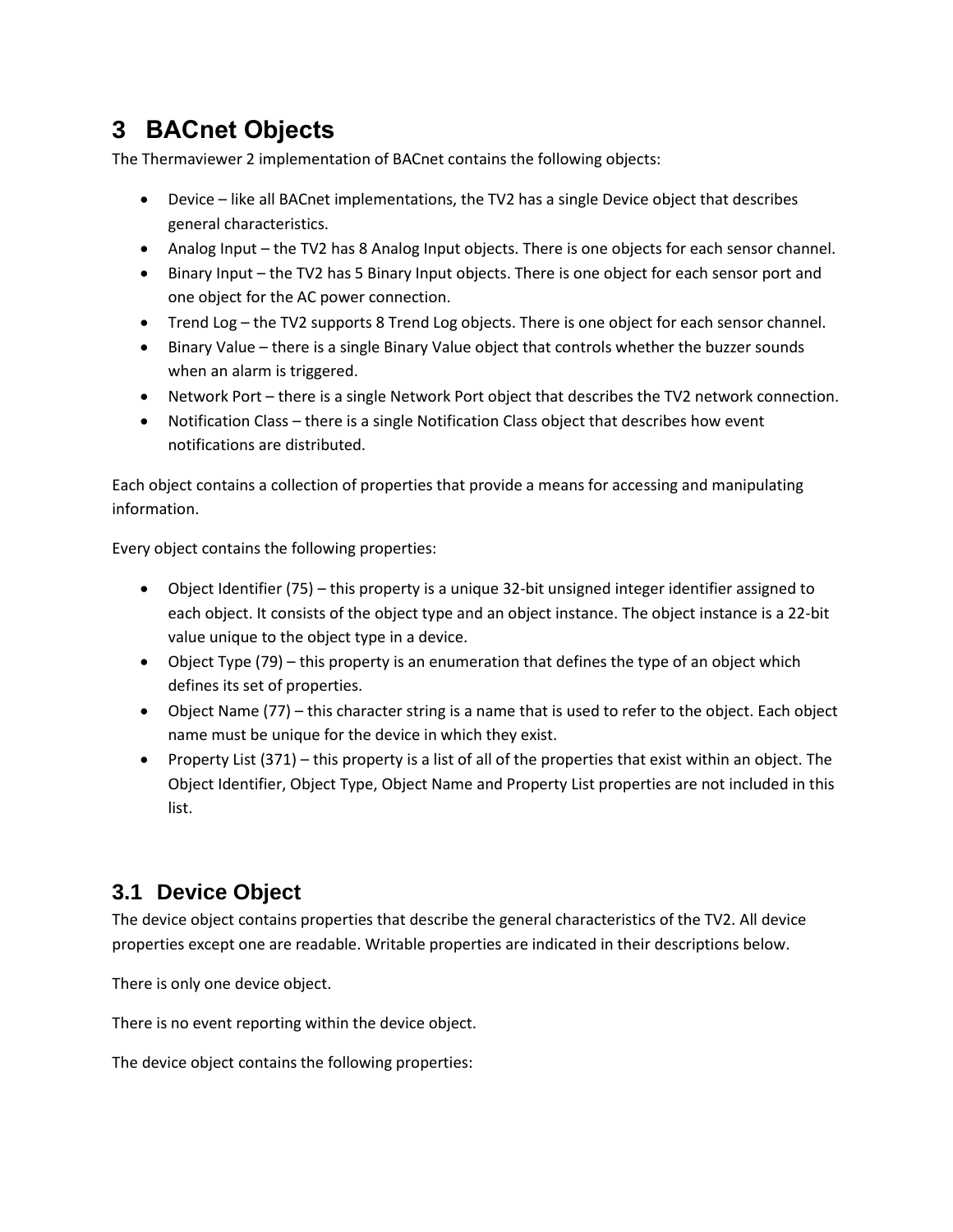- Object Identifier (75) For the device object, the instance of the object is determined by default from the MAC address of the TV2. The instance is the lower 22-bits of the MAC address. The TV2 allows this value to be modified, if needed, using the Network Menu.
- Object Name (77) the name of this device. This value is the character string "TV2" for all Thermaviewer 2 devices.
- Object Type (79) this property is the BACnetObjectType enumeration, device (8).
- System Status (112) this is the current status of the TV2. For the TV2 this value is always the enumeration value, operational (0).
- Vendor Name (121) this is the character string "Two Dimensional Instruments, LLC".
- Vendor Identifier (120) this is a unique unsigned integer value, 1236.
- Model Name (70) this is the character string "Thermaviewer 2".
- Firmware Revision (44) this is a character string that is the current firmware loaded on the TV2. A typical sting is "9.b2d.06".
- Application SW Revision (12) this is required by BACnet but has no real meaning for the TV2. Its value is the character string "0".
- Protocol Version (98) this unsigned integer is the version number of the BACnet protocol supported by the TV2. This value is currently '1'.
- Protocol Revision (139) this unsigned integer is the revision level of BACnet supported by the TV2. This value is currently '19'.
- Protocol Services Supported (97) this bit string describes the BACnet services supported by the TV2. The current value is 0x9481080000000080.
- Protocol Object Types Supported (96) this bit string describes the BACnet objects supported by the TV2. The current value is 0x000B083CF100.
- Segmentation Supported (107) this enumeration value indicates the type of segmentation supported by this device. For the TV2 this value is no-segmentation (3).
- Object List (76) this is a list of all of the supported BACnet objects in the Thermaviewer 2.
- Serial Number (372) this character string contains the TV2's serial number.
- Local Time (57) this property is the current time.
- Local Date (56) this property is the current date.
- Restart Notification Recipients (202) this property indicates the devices that are sent notifications of a device restart. For the TV2 this property indicates that notification is sent to all devices on the local network.
- Last Restart Reason (196) this enumeration indicates the reason for the last device restart. Valid values for the TV2 are:
	- o UNKNOWN (0)
	- $\circ$  COLSTART (1) indicates a Reset to Factory Defaults.
	- $\circ$  WARMSTART (2) indicates a reboot of the system under software control.
	- $\circ$  DETECT POWER LOST (3) indicates that the device power was lost causing the restart.
	- $\circ$  DETECT POWERED OFF (4) indicates the user powered the TV2 off.
	- $\circ$  SUSPENDED (7) indicates that the TV2 was put into deep sleep mode.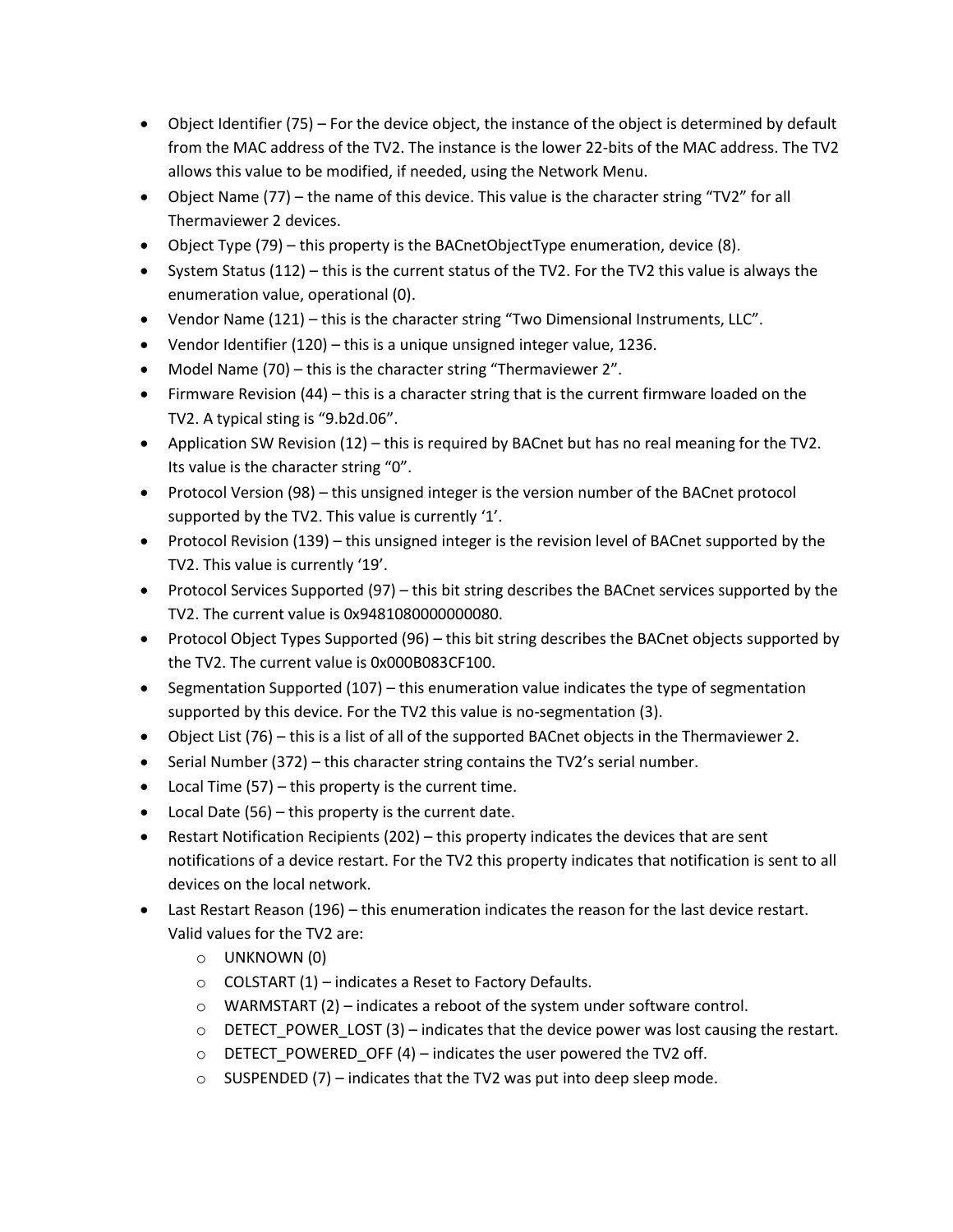- $\circ$  ACTIVATE CHANGES (8) indicates that the TV2 was rebooted to instantiate a change in the device password.
- Time of Device Restart (203) this BACnetTimeStamp property is the time at which the device was last restarted.
- Max APDU Length Accepted (62) this unsigned integer is the maximum size of APDU accepted by the TV2. This value is '1476'.
- APDU Timeout (11) this property is an unsigned representing the milliseconds between APDU retransmissions. The TV2 does not retransmit, therefore this value is '0'.
- Number of APDU Retries (73) this property is an unsigned integer that specifies how many retries the device will attempt to send an APDU. The TV2 does not attempt retries and this value is '0'.
- Device Address Binding (30) this property has no meaning for the TV2 and is an empty list as allowed by the BACnet spec.
- Database Revision (155) this unsigned integer has no meaning for the TV2 and always has a value of '0'.
- Device Password (1200) Proprietary property. This character-string is the current password for the TV2.
	- $\circ$  This property is not readable. All attempts to read this property will result in a zero length string returned.
	- o This property is writable using the Write Property service.
	- o A valid password contains 4 numeric digits.
- Device Password Enabled (1201) Proprietary property. This boolean is the current state of the Password Enabled control on the System Menu.
	- o This property is writable using the Write Property service.
- Temperature Units (1205) Proprietary property. This enumerated value specifies the units used for temperature values.
	- o Valid values are:
		- degrees-fahrenheit (64)
		- degrees-celsius (62)
	- o This property is writable.
- Pressure Units (1206) Proprietary property. This enumerated value specifies the units used for pressure values.
	- o Valid values are:
		- inches-of-water (58)
		- hectopascals (133)
	- o This property is writable.

## <span id="page-9-0"></span>**3.2 Analog Input Objects**

The analog input object is used to model the sensors that can be connected to the TV2.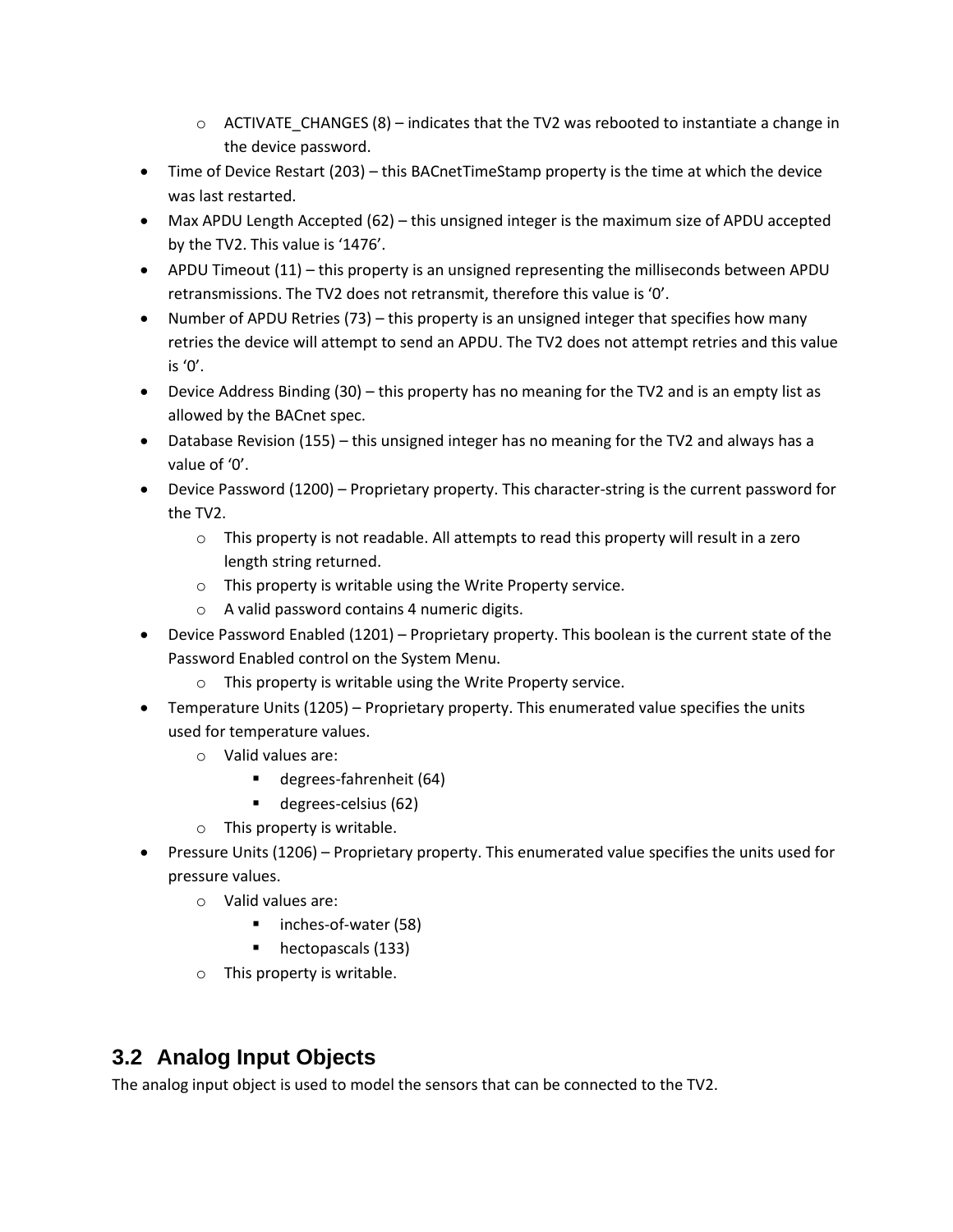There are 8 analog input objects defined for the TV2. These are:

- Analog Input  $11$  Port 1, Channel 1 sensor.
- Analog Input 12 Port 1, Channel 2 sensor.
- Analog Input 21 Port 2, Channel 1 sensor.
- Analog Input 22 Port 2, Channel 2 sensor.
- Analog Input 31 Port 3, Channel 1 sensor.
- Analog Input 32 Port 3, Channel 2 sensor.
- Analog Input 41 Port 4, Channel 1 sensor.
- Analog Input 42 Port 4, Channel 2 sensor.

These objects always exist whether a sensor is attached to the channel or not.

These objects are not completely independent. The two channels on each port share a physical connection. So, for instance, if one becomes disconnected, both are disconnected. Additionally, if the alarm for one channel is enabled or disabled, the alarm for the other channel is likewise enabled or disabled. Properties that are shared between objects will be called out.

The analog input objects employ intrinsic reporting using the OUT\_OF\_RANGE event algorithm.

Each analog input object supports the following properties:

- Object Name (77) This character string property represents a unique name for each analog input object.
- Object Type (79) this property is the BACnetObjectType enumeration, analog input (0).
- Present Value (85) This property, of type REAL, indicates the current value, in Units (see below), of the input being measured.
- Status Flags (111) This property, of type BACnetStatusFlags, represents four Boolean flags that indicate the general "health" of an analog input. These flags are:
	- $\circ$  IN ALARM this flag is FALSE (0) if the Event State property has a value of NORMAL, otherwise this is TRUE (1).
	- $\circ$  FAULT this flag is TRUE (1) if the Reliability property is present and does not have a value of NO\_FAULT\_DETECTED, otherwise it is FALSE (0).
	- $\circ$  OVERRIDDEN on the TV2 this flag is FALSE (0).
	- $\circ$  OUT OF SERVICE on the TV2 this value is FALSE (0).
- Event State (36) This property, of type BACnetEventState, shall indicate the event state of the object. For analog input objects the possible values are:
	- $\circ$  NORMAL (0) if the input is operating normally.
	- $\circ$  OFFNORMAL (2) if the input is disconnected.
	- $\circ$  HIGH LIMIT (3) if the alarm is enabled and the high limit has been exceeded.
	- $\circ$  LOW LIMIT (4) if the alarm is enabled and the low limit has been exceeded.
- Out of Service (81) This property on the TV2 is FALSE (0).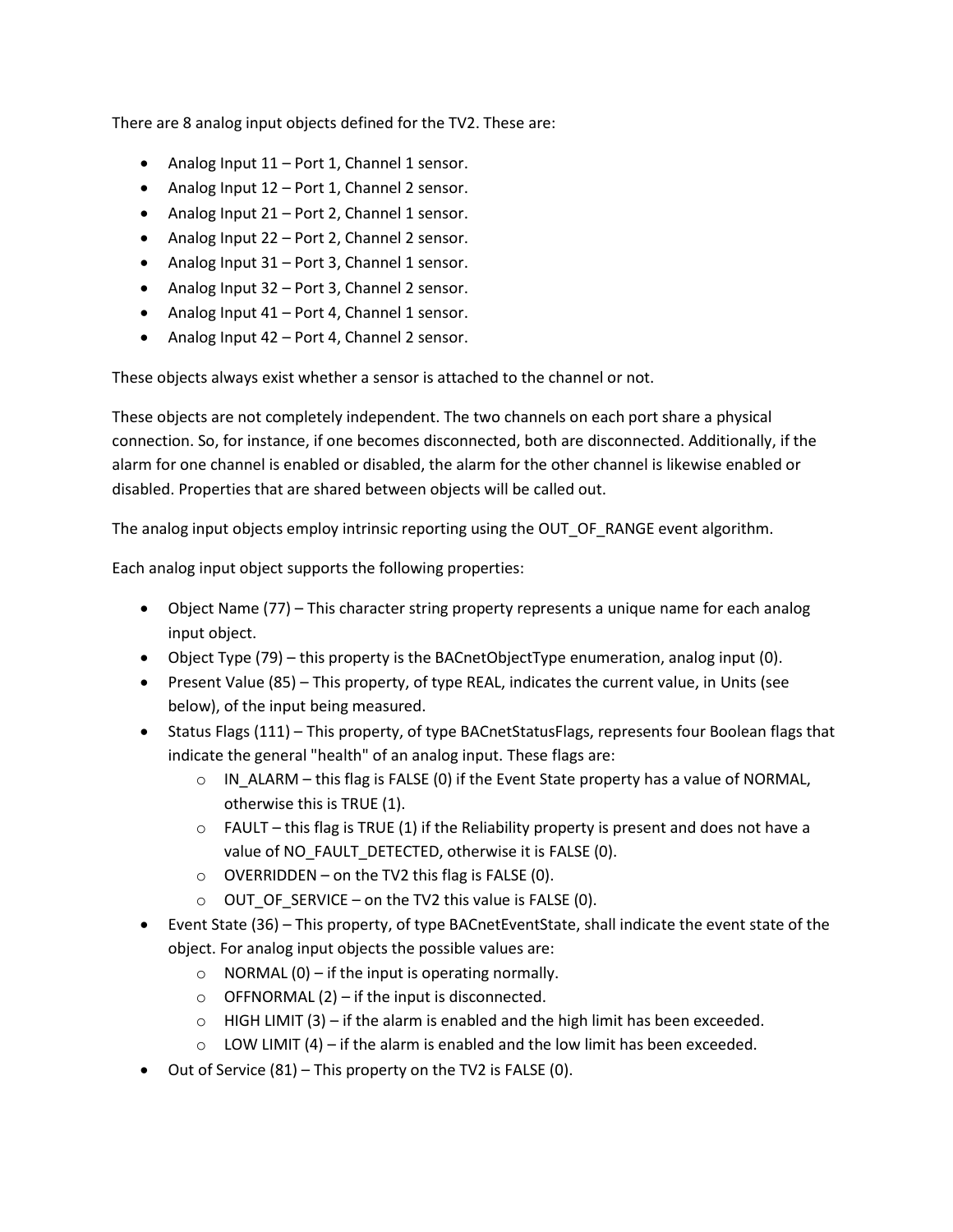- Units (117) This property, of type BACnetEngineeringUnits, indicates the measurement units of this object. Valid units for the TV2 are:
	- o DEGREES\_CELSIUS (62) valid for temperature sensors, thermistors, and thermocouples.
	- o DEGREES\_FAHRENHEIT (64) valid for temperature sensors, thermistors, and thermocouples.
	- $\circ$  NO UNITS (95) only valid if no sensor is connected.
	- $\circ$  INCHES OF WATER (58) valid for pressure sensors.
	- o HECTOPASCALS (133) valid for pressure sensors.
	- $\circ$  PERCENT\_RELATIVE\_HUMIDITY (29) valid for humidity sensors.
- Reliability (103) This property, of type BACnetReliability, provides an indication of whether the Present Value or the operation of the physical input in question is "reliable" as far as the BACnet device or operator can determine and, if not, why. Valid values for this property on th eTV2 are:
	- $\circ$  NO FAULT (0) sensor is enabled and operating.
	- $\circ$  NO\_SENSOR (1) no sensor connected to this channel.
	- $\circ$  COMMUNICATION\_FAILURE (12) the sensor connected to this port has lost its connection.
- Update Interval (118) This property, of type Unsigned, indicates the maximum period of time between updates to the Present Value in hundredths of a second.
- Min Pres Value (69) This property, of type REAL, indicates the lowest number in engineering units that can be reliably obtained for the Present Value property of this object.
- Max Pres Value (65) This property, of type REAL, indicates the highest number in engineering units that can be reliably obtained for the Present Value property of this object.
- Resolution (106) This read-only property, of type REAL, indicates the smallest recognizable change in Present Value in engineering units.
- Serial Number (372) This read-only property, of type CharacterString, is assigned by the vendor to represent the serial number of the input device. This is a custom property on the TV2.
- Time Delay (113) This property, of type Unsigned, is the pTimeDelay parameter for the object's event algorithm. It indicates how long, in seconds, a value must exceed a limit to cause the alarm to trip.
	- o This property can be found in the TV2 Sensor Alarm Menu.
	- o This property is writable.
	- $\circ$  NOTE: The TV2 actually has two time delay values in its menus, one for exceeding the High limit and one for the Low limit. BACnet does not allow for this except thru proprietary properties. Our solution is to leave the two values in the menu as is. This property, when read, is the High limit delay value. When this value is written, it changes both delay values to the same value. The user can still independently change each setting to a difference value.
- Notification Class (17) This property, of type Unsigned, shall specify the instance of the Notification Class object to use for event-notification distribution. For the TV2 this value is '0'.
- High Limit (45) This property is the pHighLimit parameter for the object's event algorithm.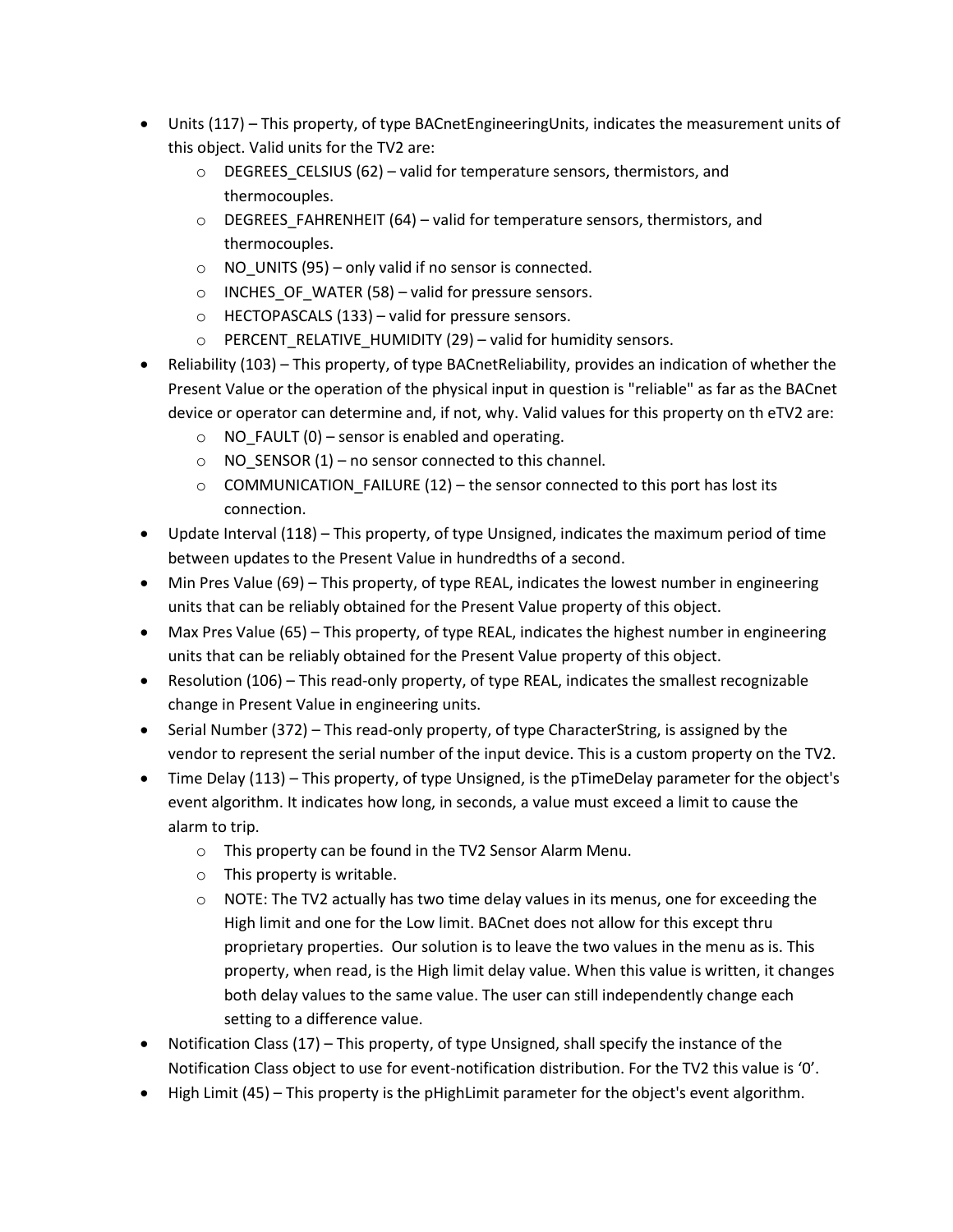- $\circ$  This property can be found in the TV2 Sensor Alarm Menu as the "greater than" value.
- o This property is writable.
- Low Limit (59) This property is the pLowLimit parameter for the object's event algorithm.
	- $\circ$  This property can be found in the TV2 Sensor Alarm Menu as the "less than" value.
	- o This property is writable.
- Deadband (25) This property is the pDeadband parameter for the object's event algorithm. For the TV2 this value is '0.0'.
- Limit Enable (52) This property, of type BACnetLimitEnable, is the pLimitEnable parameter for the object's event algorithm. For the TV2 analog input object this property consists of two flags. Each flag indicates if the associated limit is enabled or disabled. On the TV2 the limits cannot be individually controlled. So, these flags are either both TRUE or both FALSE depending on the value of the Event Algorithm Inhibit property.
- Event Enable (35) This property, of type BACnetEventTransitionBits, shall convey three flags that separately enable and disable the distribution of TO\_OFFNORMAL, TO\_FAULT, and TO NORMAL notifications. The values of these flags depend on the value of the Event Detection Enable property. If that property is TRUE then the flags are TRUE, FALSE, TRUE. IF that property is FALSE then all three flags are FALSE.
- Acked Transitions (0) This read-only property, of type BACnetEventTransitionBits, shall convey three flags that separately indicate the acknowledgment state for TO\_OFFNORMAL, TO\_FAULT, and TO\_NORMAL events. On the TV2 these flags are all TRUE. The TV2 does not require an ACK for its event notifications.
- Notify Type (72) This property, of type BACnetNotifyType, shall convey whether the notifications generated by the object should be Events or Alarms. On the TV2 this property is EVENT\_TYPE.
- Event Time Stamps (130) This read-only property, of type BACnetARRAY[3] of BACnetTimeStamp, shall convey the times of the last TO\_OFFNORMAL, TO\_FAULT, and TO\_NORMAL events recorded following the last device restart. A timestamp of 0xFFFFFFFF indicates that event has not yet occurred. These timestamps are all cleared if Event Detection Enable is set to FALSE.
- Event Detection Enable (353) This property, of type BOOLEAN, indicates whether (TRUE) or not (FALSE) intrinsic reporting is enabled in the object and controls whether (TRUE) or not (FALSE) the object will be considered by event summarization services. On the TV2 this property controls whether the TV2 limit alarm is enabled. A FALSE value indicates that the alarm is enabled, and a TRUE value indicates that it is disabled.
	- o This property can be found in the TV2 Sensor Alarm Menu as the Alarm Enabled/Disabled control.
	- o This property controls the alarm for both channels of a port.
	- o This property is writable.
- Averaging Type (1202) Proprietary property. This property is an ENUMERATED value that specifies how the samples are averaged to determine the actual value that is stored.
	- o The enumerations are: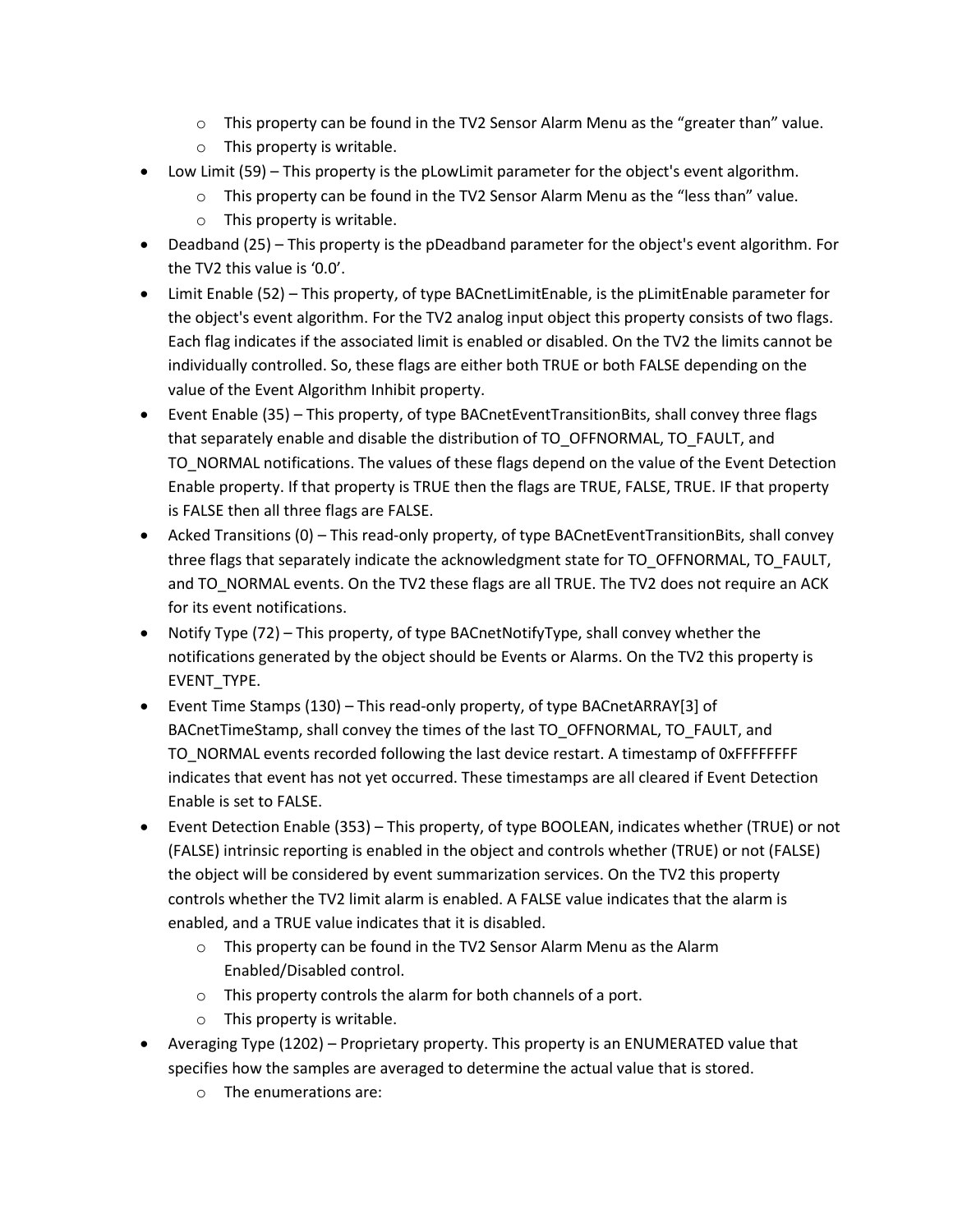- $\blacksquare$  Slow (0)
- Medium (1)
- Fast  $(2)$
- No Averaging (255)
- o This property is writable.
- Alarm Duration (1203) Proprietary property. This UNSIGNED property indicates how long, in seconds, an alarm will sound if there is no user intervention.
	- o The default value is 900 (15 minutes).
	- $\circ$  The valid range is  $0 \le$  value  $\le$  3600
	- o This property is writable.
- Clear Data (1204) Proprietary property. This BOOLEAN specifies if the sample data for this input should be erased.
	- o A TRUE value means to erase the data.
	- o This property is not readable. FALSE will always be returned.
	- o This property is writable.

### <span id="page-13-0"></span>**3.3 Binary Input Objects**

The binary input object is used to model connections within the TV2 device.

There are 5 binary input objects defined for the TV2. These are:

- Binary Input 1 this object refers to the AC power connection of the TV2.
- Binary Input 10 this object refers to the port 1 connection.
- Binary Input 20 this object refers to the port 2 connection.
- Binary Input 30 this object refers to the port 3 connection.
- Binary Input 40 this object refers to the port 4 connection.

These objects always exist.

The binary input objects employ intrinsic reporting using the CHANGE\_OF\_STATE event algorithm.

Each binary input object supports the following properties:

- Object Name (77) This character string property represents a unique name for each binary input object.
- Object Type (79) this property is the BACnetObjectType enumeration, binary input (3).
- Present Value (85) This enumerated property indicates the current state of the input being monitored. This value may be inactive (0) or active (1).
- Status Flags (111) This property, of type BACnetStatusFlags, represents four Boolean flags that indicate the general "health" of an binary input. These flags are:
	- $\circ$  IN\_ALARM this flag is FALSE (0) if the Event State property has a value of NORMAL, otherwise this is TRUE (1).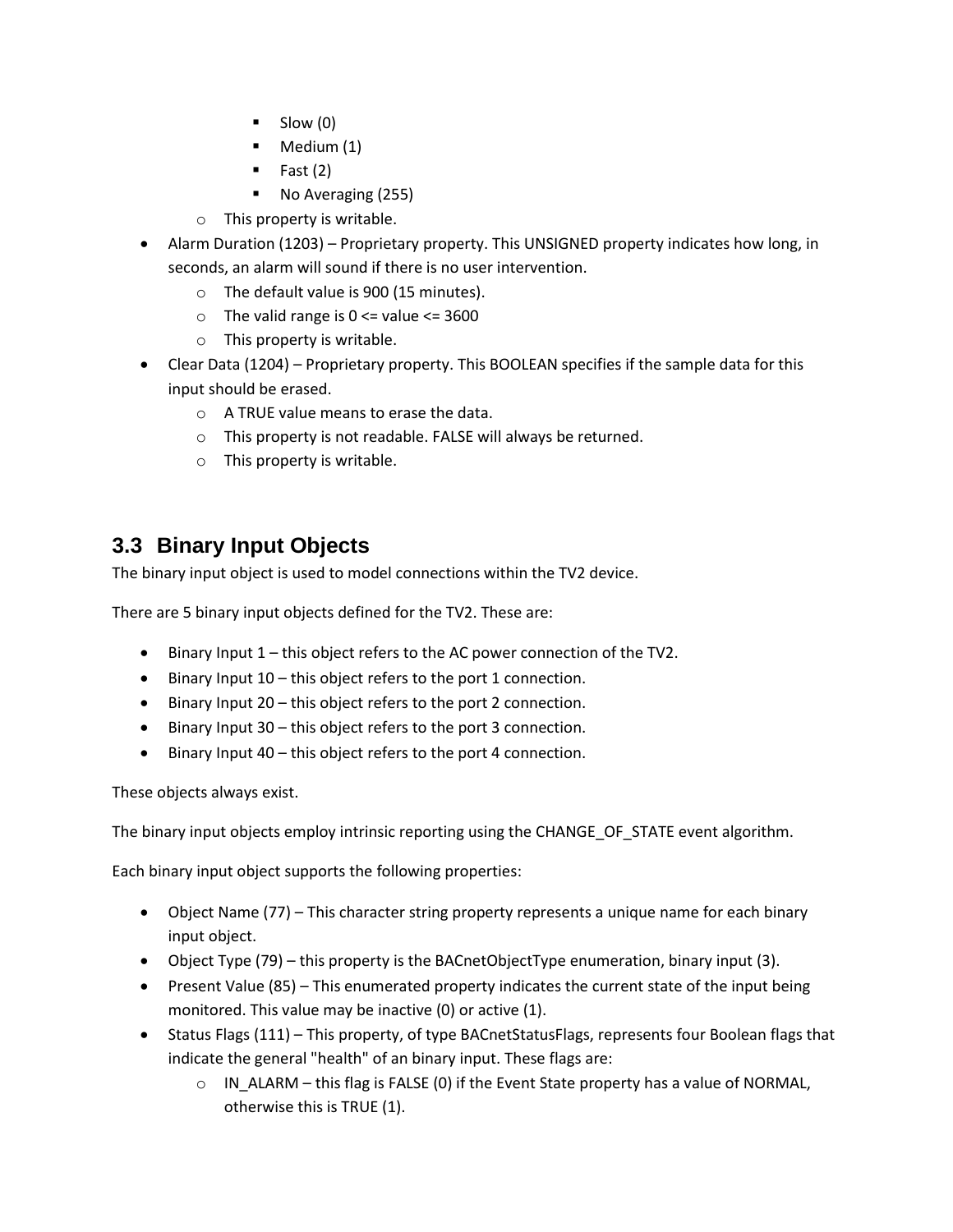- $\circ$  FAULT this flag is TRUE (1) if the Reliability property is present and does not have a value of NO\_FAULT\_DETECTED, otherwise it is FALSE (0).
- $\circ$  OVERRIDDEN on the TV2 this flag is FALSE (0).
- $\circ$  OUT\_OF\_SERVICE on the TV2 this value is FALSE (0).
- Event State (36) This property, of type BACnetEventState, shall indicate the event state of the object. For binary input objects the possible values are:
	- $\circ$  NORMAL (0) if the input is operating normally.
	- $\circ$  OFFNORMAL (2) if the input is disconnected.
- Out of Service (81) This property on the TV2 is FALSE (0).
- Reliability (103) This property, of type BACnetReliability, provides an indication of whether the Present Value or the operation of the physical input in question is "reliable" as far as the BACnet device or operator can determine and, if not, why. Valid values for this property on th eTV2 are:
	- $\circ$  NO FAULT (0) sensor is enabled and operating.
	- o NO\_SENSOR (1) no sensor connected to this channel.
	- $\circ$  COMMUNICATION\_FAILURE (12) the sensor connected to this port has lost its connection.
- Polarity (84) This property, of enumerated type BACnetPolarity, indicates the relationship between the physical state of the input and the logical state. Polarity of NORMAL (0) means that the ACTIVE state of Present Value is also the ACTIVE state of the physical input. Polarity of REVERSE (1) means that the ACTIVE state of Present Value is the INACTIVE state of the physical input.
	- o The Polarity of the TV2 inputs is always NORMAL.
- Change Of State Time This property, of type BACnetDateTime, represents the date and time of the most recent change of state. A "change of state" shall be defined as any event that alters the Present Value property.
- Change Of State Count This Unsigned property represents the number of times that the Present Value property has changed state since the data and time indicated by the Time Of State Change Reset property.
	- o This property is writable.
	- $\circ$  Only the value 0 can be written.
	- $\circ$  If 0 is written successfully, then the Time Of State Count Reset value is also updated.
- Time Of State Count Reset This property, of type BACnetDateTime, represents the date and time when the counting of state changes, indicated by the Change Of State Count property, started.
- Time Delay (113) This property, of type Unsigned, is the pTimeDelay parameter for the object's event algorithm. It indicates how long, in seconds, a value must exceed a limit to cause the alarm to trip. On the TV2 this value is '0' for all binary input objects.
- Notification Class (17) This property, of type Unsigned, shall specify the instance of the Notification Class object to use for event-notification distribution. For the TV2 this value is '0'.
- Event Enable (35) This property, of type BACnetEventTransitionBits, shall convey three flags that separately enable and disable the distribution of TO\_OFFNORMAL, TO\_FAULT, and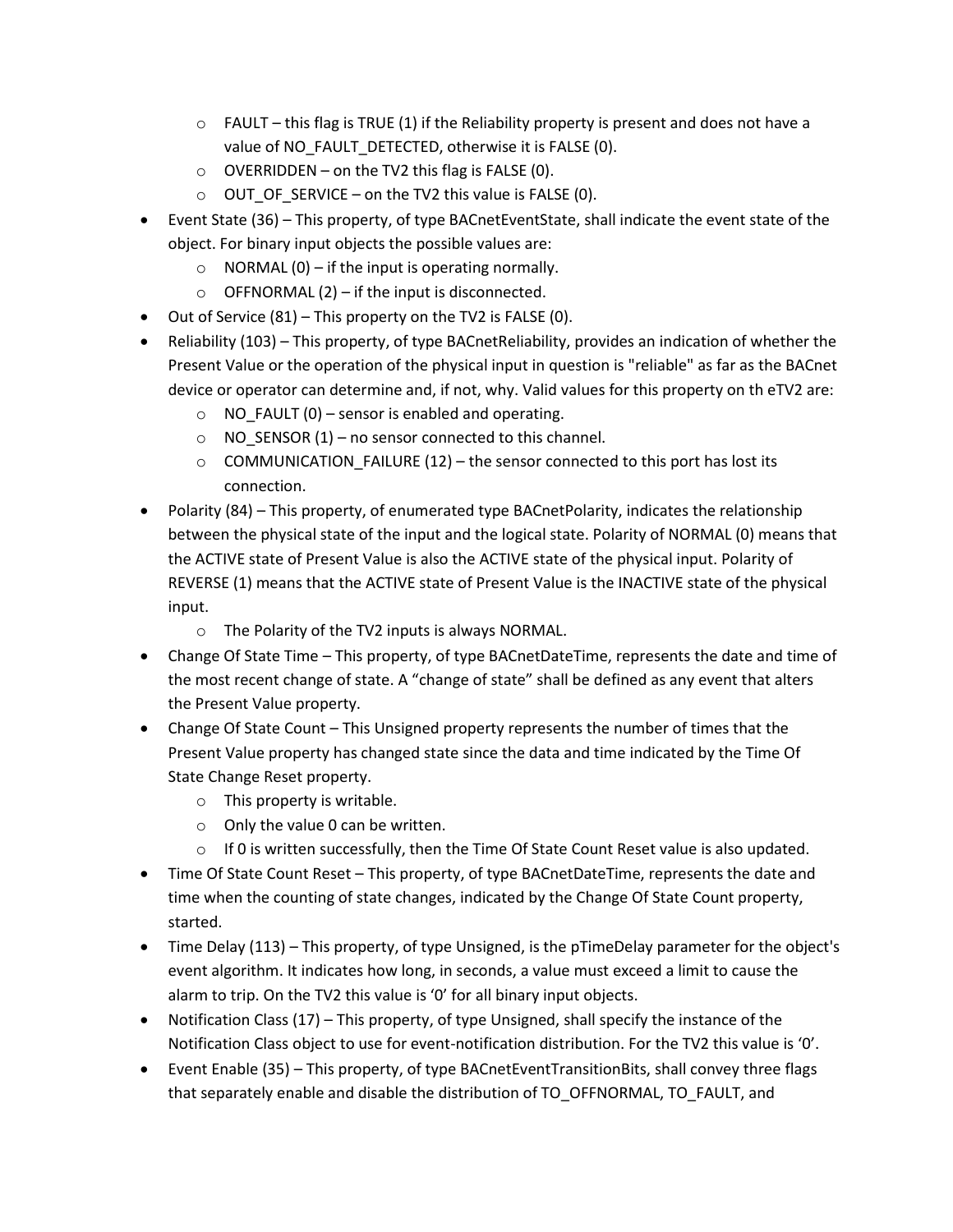TO NORMAL notifications. The values of these flags depend on the value of the Event Detection Enable property. If that property is TRUE then the flags are TRUE, FALSE, TRUE. IF that property is FALSE then all three flags are FALSE.

- Alarm Value (6) This property is the pAlarmValue of the object's event algorithm. For binary inputs this is the Present Value inactive (0) value.
- Acked Transitions (0) This read-only property, of type BACnetEventTransitionBits, shall convey three flags that separately indicate the acknowledgment state for TO\_OFFNORMAL, TO\_FAULT, and TO\_NORMAL events. On the TV2 these flags are all TRUE. The TV2 does not require an ACK for its event notifications.
- Notify Type (72) This property, of type BACnetNotifyType, shall convey whether the notifications generated by the object should be Events or Alarms. On the TV2 this property is EVENT\_TYPE.
- Event Time Stamps (130) This read-only property, of type BACnetARRAY[3] of BACnetTimeStamp, shall convey the times of the last TO\_OFFNORMAL, TO\_FAULT, and TO NORMAL events recorded following the last device restart. A timestamp of 0xFFFFFFFF indicates that event has not yet occurred. In the case of the AC Connection, instance 0, the timestamps are not affected by a restart. These timestamps are all cleared if Event Detection Enable is set to FALSE.
- Event Detection Enable (353) This property, of type BOOLEAN, indicates whether (TRUE) or not (FALSE) intrinsic reporting is enabled in the object and controls whether (TRUE) or not (FALSE) the object will be considered by event summarization services. . On the TV2 this property controls whether the TV2 limit alarm is enabled. A FALSE value indicates that the alarm is enabled, and a TRUE value indicates that it is disabled.
	- $\circ$  This property can be found in the TV2 Sensor Alarm Menu as the Probe Missing Alarm control for binary inputs 10, 20, 30 and 40.
	- $\circ$  This property can be found in the Main Menu as the AC Disconnect Alarm for binary input 0.
	- o This property is writable.

### <span id="page-15-0"></span>**3.4 Binary Value Object**

The binary value object is used to model an on/off control in the TV2.

The single binary value object, Binary Value 1, controls the audible buzzer associated with the TV2 alarms.

The binary value object always exists.

There is no event reporting within the binary value object.

The binary value object supports the following properties: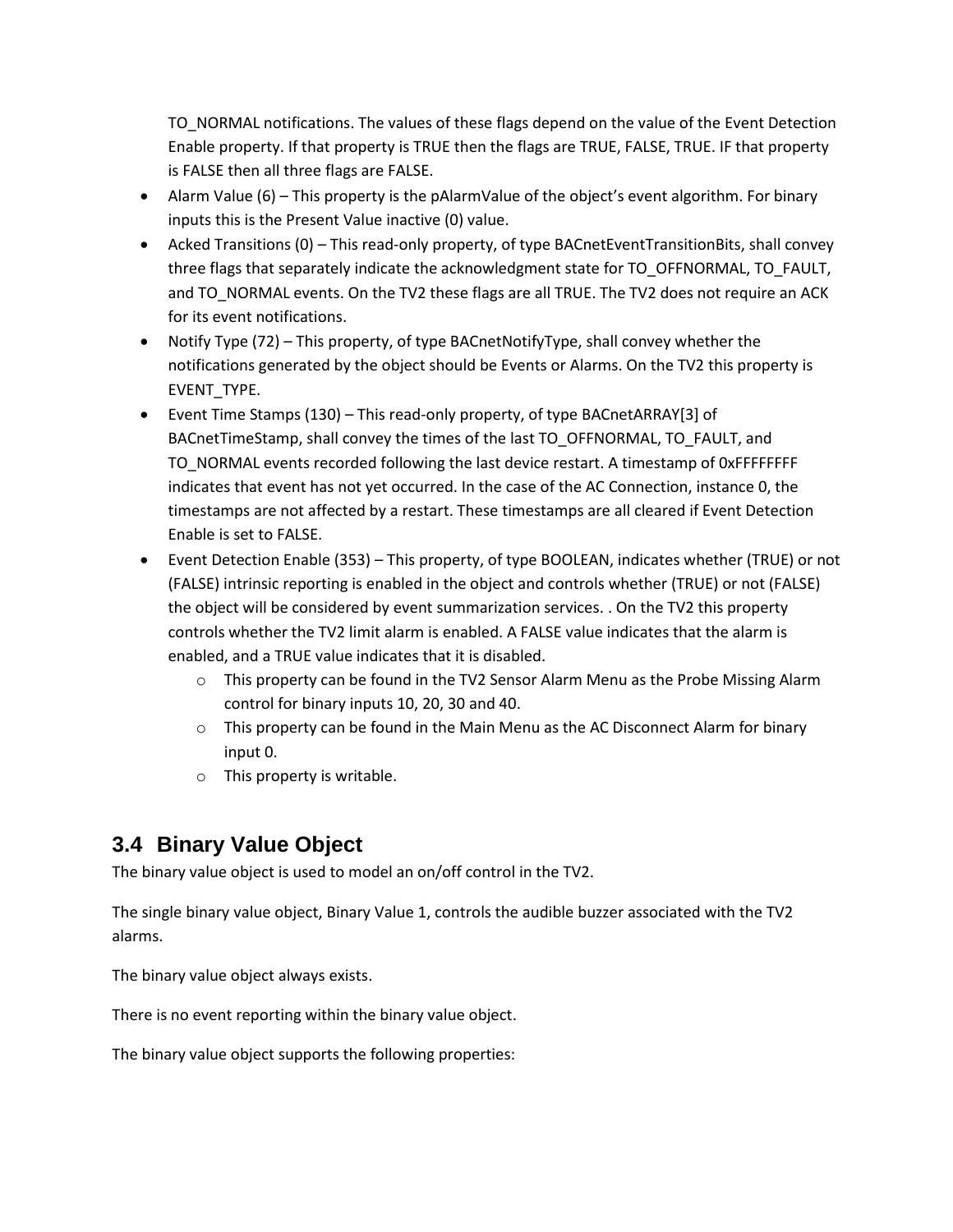- Object Name (77) This character string property represents a unique name for each binary input object.
- Object Type (79) this property is the BACnetObjectType enumeration, binary input (3).
- Present Value (85) This enumerated property indicates the current state of the value being monitored. This value may be inactive (0) or active (1).
	- $\circ$  This value controls whether the Alarm Buzzer is audible (active) or not (inactive) when an alarm is triggered.
	- o The default for the TV2 is active.
	- o This value is also on the System Setup Menu as Alarm Beeper.
	- o This value is writable.
- Status Flags (111) This property, of type BACnetStatusFlags, represents four Boolean flags that indicate the general "health" of an binary value. These flags are all FALSE (0) for the binary value object on the TV2.
- Event State (36) This property, of type BACnetEventState, shall indicate the event state of the object. For the binary value object on the TV2 there is no event reporting, so this value is NORMAL (0).
- Out of Service (81) This property on the TV2 is FALSE (0).

### <span id="page-16-0"></span>**3.5 Trend Log Objects**

The trend log object is used to provide access to the sensor sample data stored in the TV2's internal flash memory.

There are 8 trend log objects defined for the TV2. These are:

- Trend Log 11 Port 1, Channel 1 sensor sample data.
- Trend Log 12 Port 1, Channel 2 sensor sample data.
- Trend Log 21 Port 2, Channel 1 sensor sample data.
- Trend Log 22 Port 2, Channel 2 sensor sample data.
- Trend Log 31 Port 3, Channel 1 sensor sample data.
- Trend Log 32 Port 3, Channel 2 sensor sample data.
- Trend Log 41 Port 4, Channel 1 sensor sample data.
- Trend Log 42 Port 4, Channel 2 sensor sample data.

These objects always exist whether a sensor is attached to the channel or not or whether the log contains any data.

Like analog inputs, the trend logs are not completely independent. In the TV2 sample data is stored per port. So, the data for each channel is stored as pairs each time the data is sampled and stored. Therefore, some properties affect both trend logs for a port. For instance, the Log Interval, is a shared property which means that if the Log Interval for Trend Log 11 is changed, it also is changed for Trend Log 12. Those properties that are shared will be called out.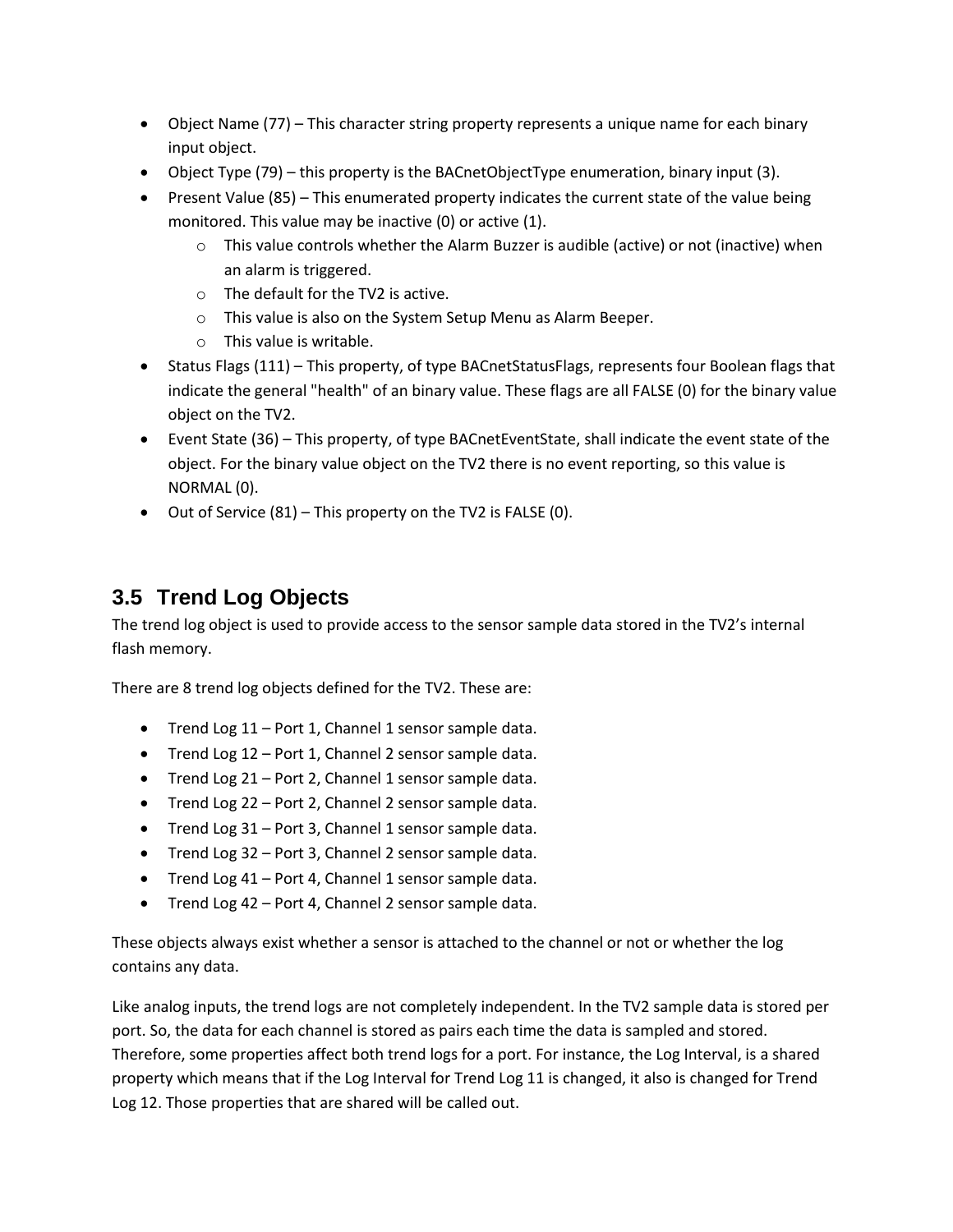There is no event reporting within the trend log objects.

Each trend log object supports the following properties:

- Object Name (77) This character string property represents a unique name for each binary input object.
- Object Type (79) this property is the BACnetObjectType enumeration, trend log (20).
- Enable (133) This Boolean is used to turn logging on or off. On the TV2 logging cannot be turned off, so this value is always TRUE.
- Log Device Object (132) This property, of type BACnetDeviceObjectPropertyReference, specifies the Device Identifier, Object Identifier and Property Identifier of the property whose data a log contains.
	- $\circ$  For each Trend Log the property referenced is the Present Value property.
	- $\circ$  Each Trend Log object references an Analog Input object. Each of these objects has a similar name. For example, Trend Log 11 contains data for Analog Input 11.
	- $\circ$  On the TV2 the data in a Trend Log is stored in the TV2 flash. The data is stored per port, not per sensor, so some properties are controlling two Trend Log objects. For example, Trend Log 11 and Trend Log 12 sample data is stored interleaved in the same flash blocks and cannot be physically separated. Properties that are shared include:
		- Log Interval
		- Log Buffer
		- Record Count
		- Total Record Count
		- Buffer Size
	- $\circ$  Since all objects that are being logged are on this device, the Device Identifier is not necessary.
- Log Interval (134) This UNSIGNED property indicates the time between stored samples in 1/100 seconds.
	- o This property is writable.
	- $\circ$  Changing this property causes the sample data for this Trend Log and its companion Trend Log, if it exists, to be cleared.
	- $\circ$  This property is also found on the Sensor Setup menu as the "Log Data once every" control.
	- o This is the same value as the Analog Input Update Interval property. (?) Is this true?
- Stop When Full (144) This boolean value is intended to control how the log should handle things when it becomes full. On the TV2 when a buffer becomes full it overwrites the oldest data in the buffer, therefore this value is always FALSE.
- Buffer Size (126) This UNSIGNED property is the maximum number of samples that can be contained in a log. This number is dependent on the type of sensor and the number of active channels on a port.
- Log Buffer (131) This is a reference to the actual log data for this object.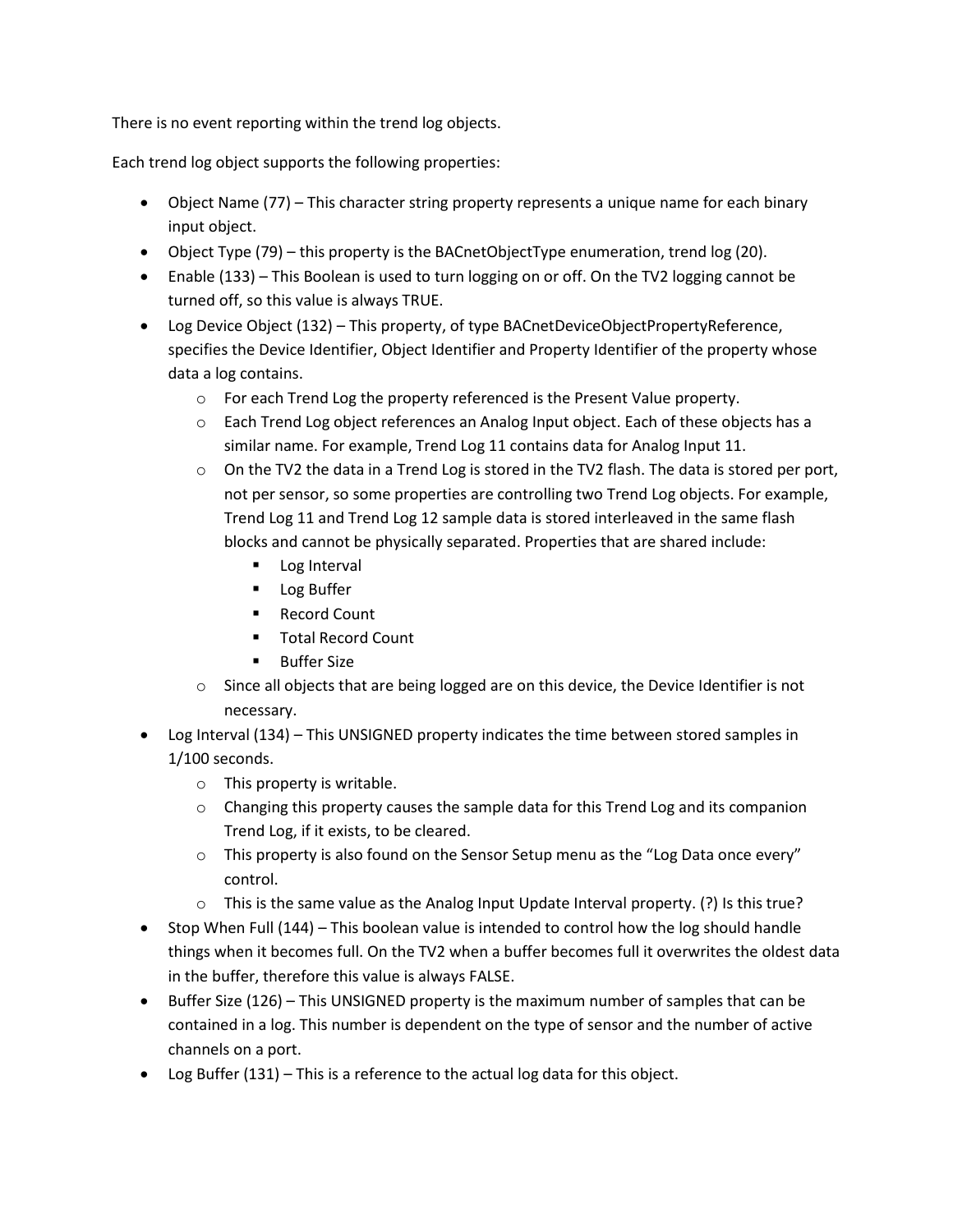- $\circ$  This property is not readable using ReadProperty or ReadPropertyMultiple services. Attempting to read this property results in an empty list being returned.
- $\circ$  The only way to read the sample data contained in this object is by using the ReadRange service.
- Record Count (141) This UNSIGNED property contains the number of samples currently stored in the buffer.
- Total Record Count (145) This UNSIGNED property contains the total number of samples that have been stored since this buffer was created/instantiated. This value includes samples that have been overwritten.
- Logging Type (197) This property specifies whether the Trend Log acquires its samples using polling, COV or triggered acquisition. The TV2 uses polling so this value is the enumeration POLLED (0).
- Status Flags (111) This property, of type BACnetStatusFlags, represents four Boolean flags that indicate the general "health" of a trend log. These flags are all FALSE (0) for the binary value object on the TV2.
- Event State (36) This property, of type BACnetEventState, shall indicate the event state of the object. For the trend log object on the TV2 there is no event reporting, so this value is NORMAL (0).

### <span id="page-18-0"></span>**3.6 Notification Class Object**

The notification class object represents and contains information required for the distribution of event notifications within BACnet systems.

The single notification class object on the TV2 is Notification Class 1.

There is no event reporting within the notification class object.

Each notification class object supports the following properties:

- Object Name (77) This character string property represents a unique name for each binary input object.
- Object Type (79) this property is the BACnetObjectType enumeration, notification class (15).
- Notification Class (17) this property, of type UNSIGNED, shall specify the instance of the Notification Class.
- Priority (86) this property is a BACnetArray of 3 UNSIGNED values that conveys the priority to be used for event notification for TO\_OFFNORMAL, TO\_FAULT and TO\_NORMAL events, respectively. Each can be a value in the range 0-255, where 0 is the highest priority. For the TV2 these values are all 128.
- Ack Required (1) this property is a BIT-STRING that contains 3 flags that represent whether acknowledgement shall be required in notifications generated for TO\_OFFNORMAL, TO\_FAULT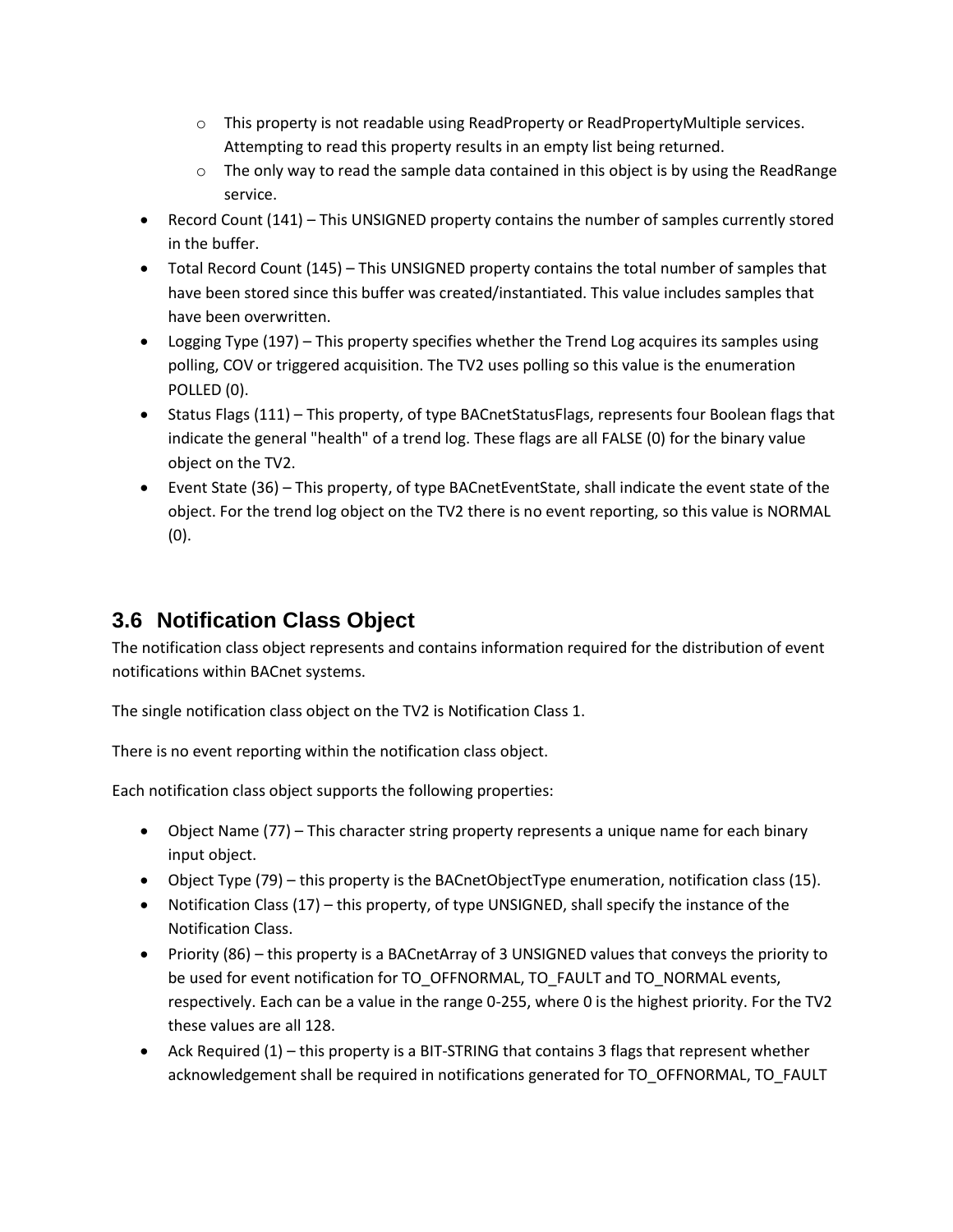and TO\_NORMAL event transitions. For the TV2 these bits are all '0' or false, no ACK is required. All TV2 notifications are "unconfirmed".

- Recipient List (102) this property is a BACnetList of BACnetDestination object values. It specifies a list of zero or more recipient destinations to which notifications shall be sent when event-initiating objects using this class detect the occurrence of an event.
	- o On the TV2 there is a single class object, Notification Class 0.
	- $\circ$  The recipient list specifies that event notification will be broadcast to the local network all days of the week from 00:00:00 to 23:59:59.99, Process Identifier set to 0, Issue Confirmed Notifications set to FALSE (all notifications will be unconfirmed), and all Transitions set to TRUE.
	- o This list is not writable.

### <span id="page-19-0"></span>**3.7 Network Port Object**

The network port object describes the TV2's network interface.

The single network port object on the TV2 is Network Port 1.

There is no event reporting within the network port object.

On the TV2 none of the network port properties are writable. To modify any of the network settings, the TV2 Network Menu must be used. One of the reasons for this is when the TV2 is using WiFi, changing some of these properties could knock the TV2 off the network and there is not a secure method to login to the network. So, changing network parameters requires physical access to the TV2 or access via TCP.

Each network port object supports the following properties:

- Object Name (77) This character string property represents a unique name for each binary input object.
- Object Type (79) this property is the BACnetObjectType enumeration, network port (56).
- Status Flags (111) This property, of type BACnetStatusFlags, represents four Boolean flags that indicate the general "health" of the network port. These flags are all FALSE (0) for the binary value object on the TV2.
- Out Of Service (81) This BOOLEAN indicates if the network port is out of service (TRUE) or not (FALSE).
- Reliability (103) This ENNUMERATED value provides an indication of whether the Network Port object, the network port, and
- the network connected to the port are "reliable" as far as the BACnet device can determine and, if not, why.
- Network Type (427) This ENUMERATED value indicates the type of network this object is representing. For the TV2 this value is IPV4 (5).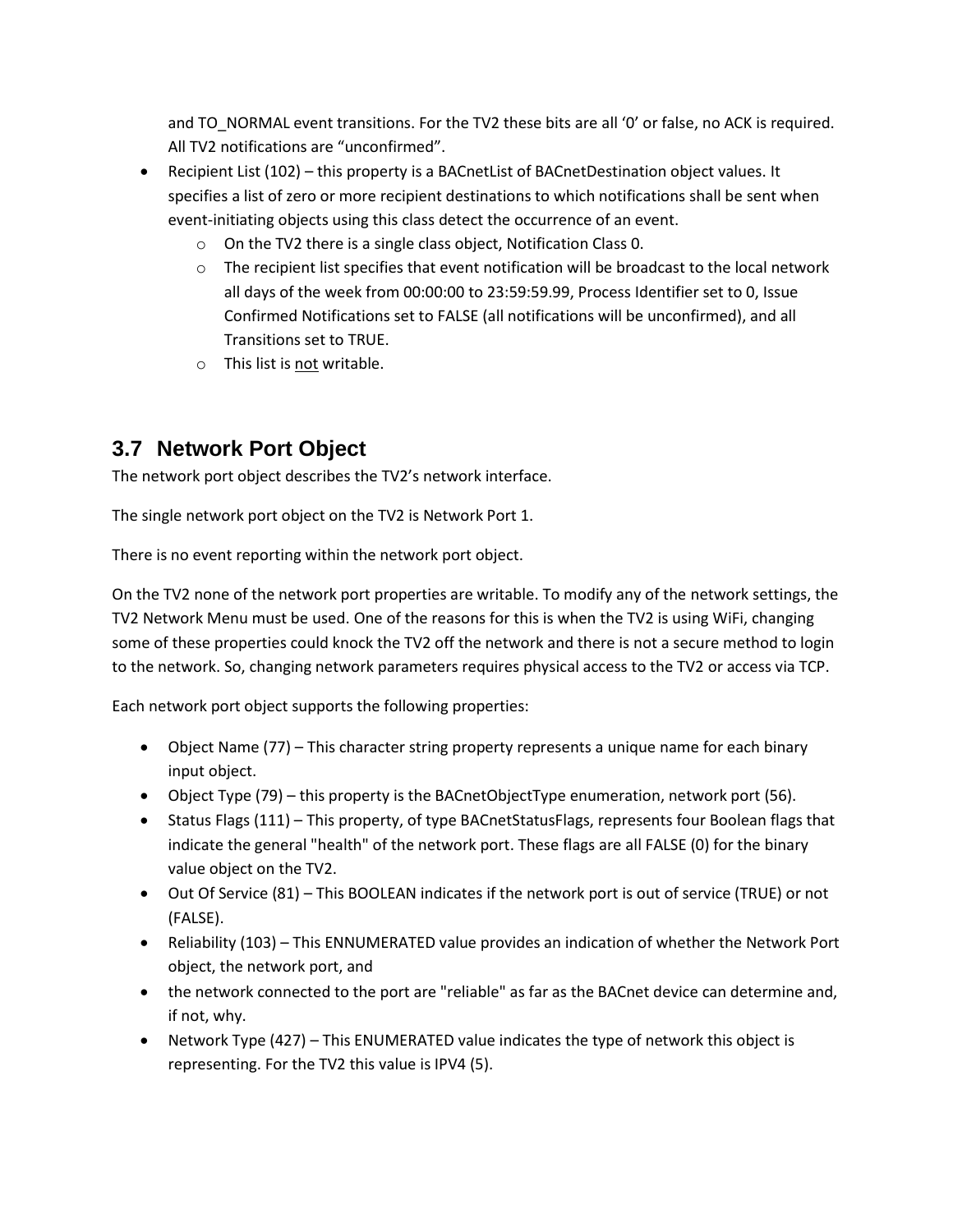- Protocol Level (482) This property, of type BACnetProtocolLevel, indicates whether the object represents a physical network interface (PHYSICAL), a non-BACnet protocol (PROTOCOL), the BACnet use of the protocol (BACNET\_APPLICATION), or a non-BACnet use of the protocol (NON\_BACNET\_APPLICATION). For the TV2 this value is PHYSICAL (0).
- BACnet IP Mode (408) This ENUMERATED property on the TV2 has a value of NORMAL (0) indicating that this device is operating as neither a foreign device nor a BBMD over the network port.
- Network Number (425) This property, of type Unsigned16, represents the BACnet network number associated with this network.
- Network Number Quality (426) This read-only ENUMERATED property represents the current quality of the Network Number property. Valid values for the TV2 are:
	- $\circ$  UNKNOWN (0) the TV2 has never received a network number value.
	- $\circ$  LEARNED (1) the TV2 received a learned value from the network.
	- $\circ$  LEARNED CONFIGURED (2) the TV2 received a configured value from the network.
- Changes Pending (416) this This property, of type BOOLEAN, indicates whether the configuration settings in the Network Port object map to the current configuration settings. A value of FALSE indicates that the configuration settings reflect the current port configuration information. A value of TRUE indicates the configuration settings have been modified but have not been activated on the port. On the TV2 none of the network port properties are writable therefore this value is always FALSE.
- MAC Address (423) this OCTET STRING contains the BACnet MAC address used on this network.
- APDU Length (399) This property, of type Unsigned, is the maximum number of octets that may be contained in a single indivisible application protocol data unit sent or received on this port. For the TV2 this value is 1476.
- Link Speed (420) This property, of type REAL, represents the network communication rate as the number of bits per second. A value of 0 indicates an unknown communication rate. On the TV2 this value is 0.
- Link Speed Autogenerate (422) This property, of type BOOLEAN, represents the auto negotiation setting of the network port. On the TV2 this value is TRUE.
- IP Address (400) This OCTET STRING indicates the IP address of the network port. This value can also be found in the TV2 Network Menu.
- BACnet IP UDP Port (412) This property, of type Unsigned16, indicates the UDP port number of this network port.
- IP Subnet Mask (411) This property, of type OCTET STRING, indicates the subnet mask for this network. This value can also be found in the TV2 Network Menu.
- IP Default Gateway (401) This property, of type OCTET STRING, indicates the IP address of the default gateway for this network. This value can also be found in the TV2 Network Menu.
- BACnet IP Multicast Address (409) This property, of type OCTET STRING, contains the BACnet/IP multicast group address to be used for the distribution of BACnet broadcast messages. On the TV2 this value is 0xFFFFFFFF (which indicates 255.255.255.255).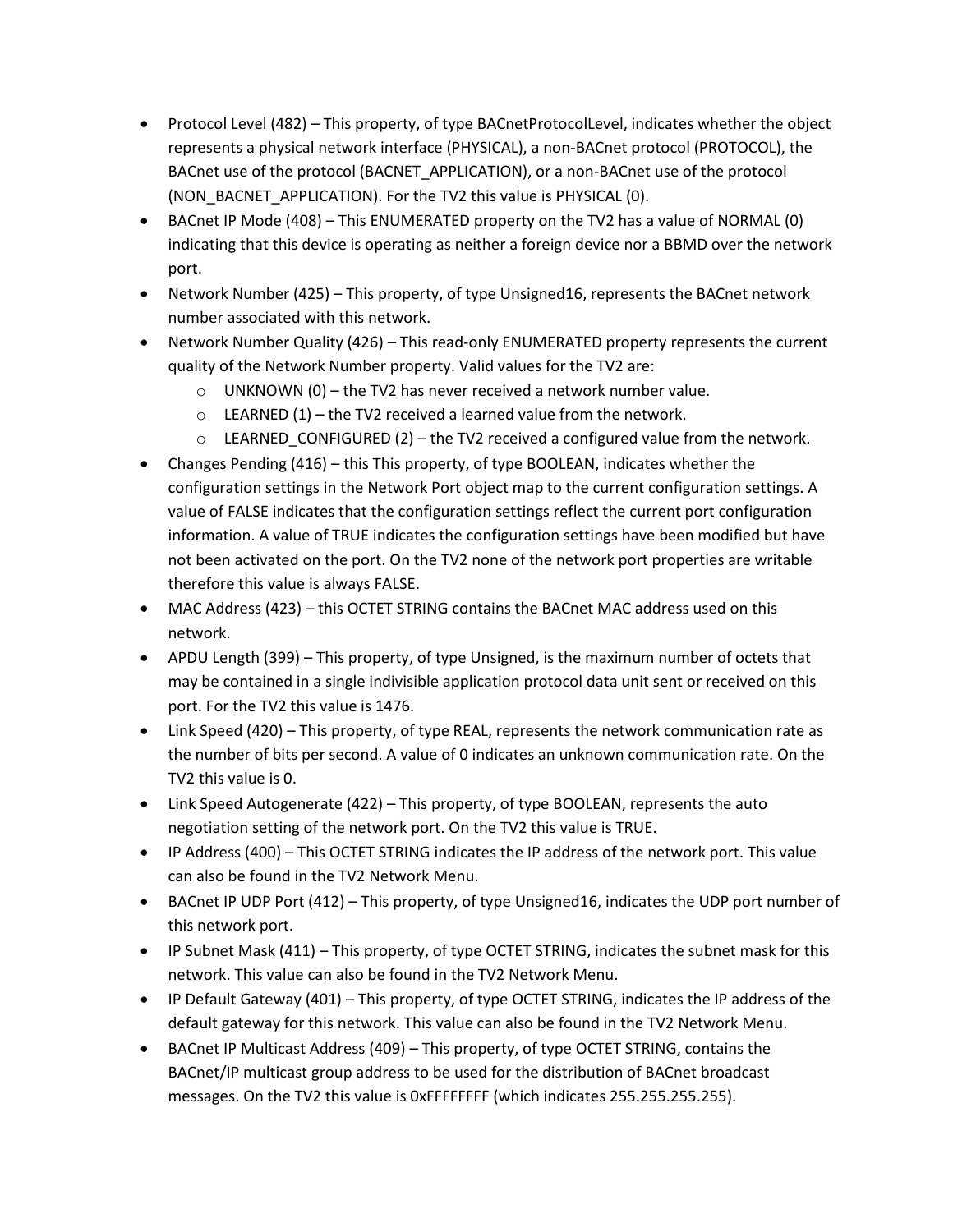- IP DNS Server (406) This property, of type BACnetARRAY[N] of OCTET STRING containing at least one entry, indicates the DNS server used by this network port for Internet host name resolution. This value can also be found in the TV2 Network Menu.
- IP DHCP Enable (402) This BOOLEAN indicates whether this network port was configured via DHCP. This value can also be found in the TV2 Network Menu.
- IP DHCP Lease Time (403) This read-only property, of type Unsigned, indicates the lease time in seconds of the last DHCP lease obtained for the port.
- IP DHCP Lease Time Remaining (404) This read-only property, of type Unsigned, indicates the lease time in seconds remaining of the last DHCP lease obtained for the port.
- IP DHCP Server (406) This read-only property, of type OCTET STRING, indicates the address of the DHCP server from which the last DHCP lease was obtained for the port. If the address of the DHCP server cannot be determined, the value of this property shall be 0x00000000.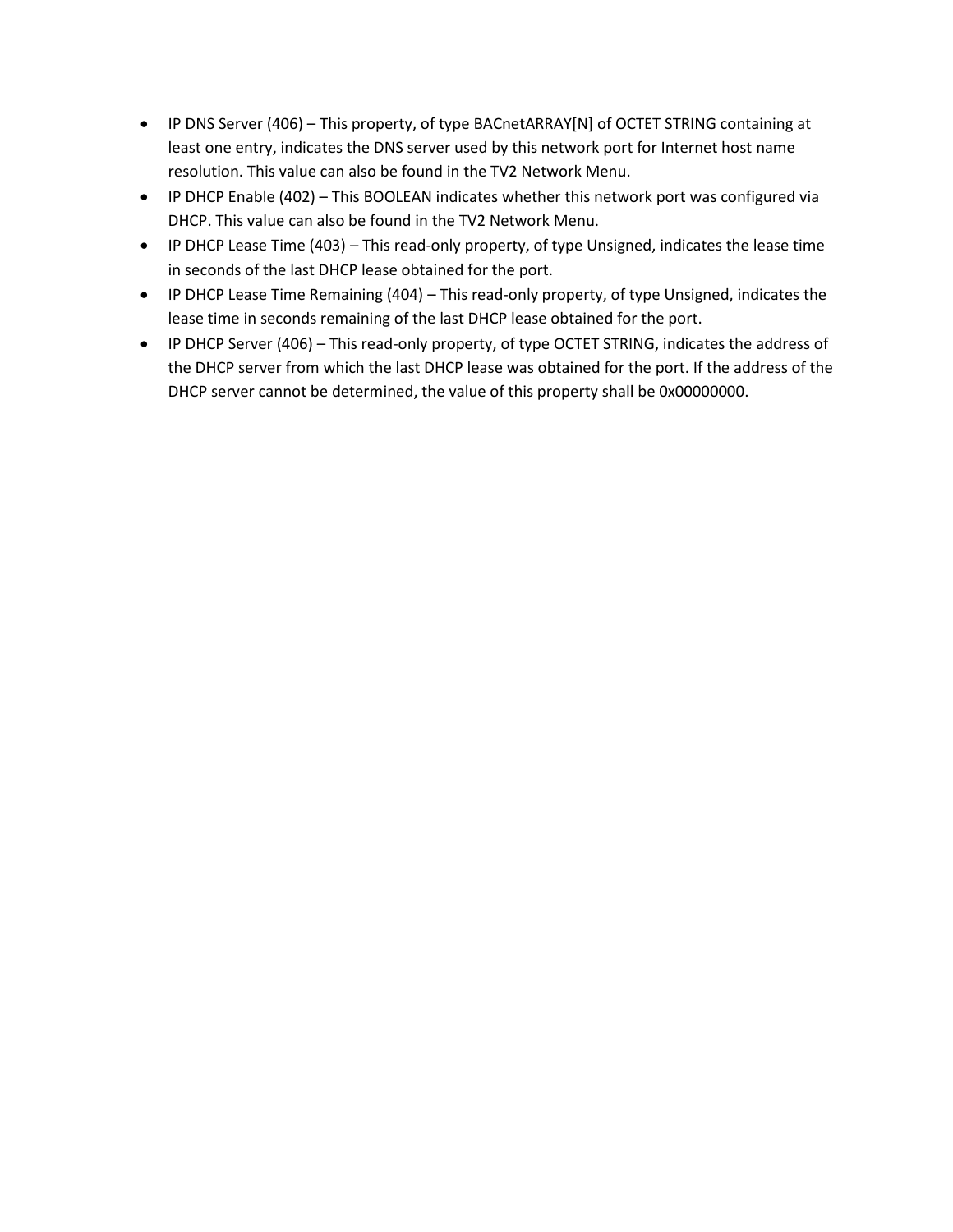## <span id="page-22-0"></span>**4 BACnet Services**

The Thermaviewer 2 BACnet implementation supports the following services:

- ReadProperty and ReadPropertyMultiple
- ReadRange
- WriteProperty
- ReinitializeDevice
- Who-Is/I-Am
- Who-Has/I-Have
- GetEventInformation
- UnconfirmedEventNotification/UnconfirmedCOVNotification
- TimeSynchronization

#### <span id="page-22-1"></span>**4.1 ReadProperty**

The ReadProperty service is used by a client BACnet-user to request the value of one property of one BACnet Object. This service allows read access to any property of any object, whether a BACnet-defined object or not.

### <span id="page-22-2"></span>**4.2 ReadPropertyMultiple**

The ReadPropertyMultiple service is used by a client BACnet-user to request the values of one or more specified properties of one or more BACnet Objects. This service allows read access to any property of any object, whether a BACnet-defined object or not. The user may read a single property of a single object, a list of properties of a single object, or any number of properties of any number of objects. A 'Read Access Specification' with the property identifier ALL can be used to learn the implemented properties of an object along with their values.

### <span id="page-22-3"></span>**4.3 ReadRange**

The ReadRange service is used by a client BACnet-user to read a specific range of data items representing a subset of data available within a specified object property. The service may be used with any list or array of lists property.

This service is primarily for Trend Log objects. It is the only way to read the Trend Log's Log Buffer data.

Using ReadRange on the Trend Log's Log Buffer property is the only way using BACnet to download sample data from the TV2.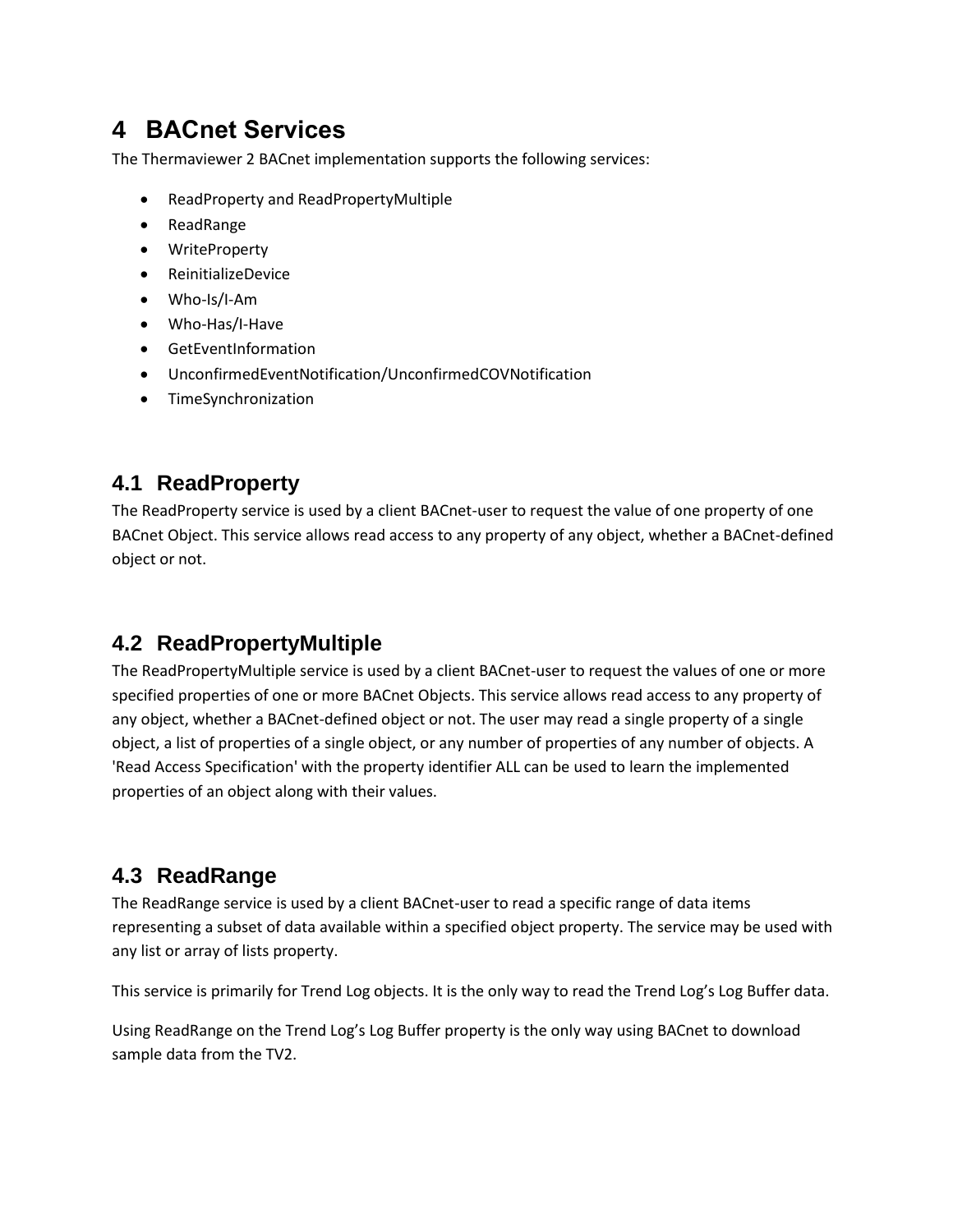When reading sample data from a Trend Log's Log Buffer, there is a limit to how many samples can be sent to the requester. That limit depends upon the size of the APDU that the requestor advertised in the request and the type of sensor for which the samples are being requested. If the sensor is a Temperature or Pressure sensor, then the data returned is of type REAL which is a 32-bit value. If the sensor is a Humidity sensor then the data samples should be UNSIGNED values between 0 and 100 which should be an 8-bit value.

The header and footer of the Complex-ACK that returns the sample data consist of 32 bytes and 7 bytes, respectively. For simplicity we will use 40 bytes in our calculation.

The TV2 network code utilizes a frame size of 1476 bytes. The UDP frame that contains the BACnet data consists of:

- Ethernet II header 14 bytes
- IPV4 header 20-60 bytes, we will use 60 bytes.
- UDP Header 8 bytes

This results in an overhead before the BACnet packet is considered of  $14 + 60 + 8 = 82$  bytes. That leaves 1476 – 82 = 1394 bytes available for the BACnet packet.

A BACnet packet consists of the following pieces:

- BACnet Virtual Link Control (BVLC) this is 4 bytes in length.
- BACnet NPDU this has a variable size. For a Complex-ACK, the size we will use is 15 bytes.
- BACnet APDU this contains all of the data defined for Result(+) in section 15.8 of the BACnet spec. This includes:
	- $\circ$  Object Identifier this is the Object Identifier of the Object whose data is being read. For sample data, this is one of the Trend Log objects. (5 bytes)
	- $\circ$  Property Identifier this is the ENUMERATION for the Property Id of the list being read. For the Trend Log data, this is the Log Buffer property. (2 or 3 bytes)
	- $\circ$  Result Flags this is a BIT-STRING with flags that indicate if the Item Data contains the first sample, the last sample or if there are more samples to be requested to fulfill the original request. (3 bytes)
	- $\circ$  Item Count this is an UNSIGNED value indicating how many samples are in the Item Data list. (2 bytes)
	- $\circ$  Item Data this is a list of the samples. This list consists of:
		- Open Tag 5 (1 byte)
		- Data Samples the size of each sample depends on the type of data. For the TV2 there are 3 types of data possible:
			- REAL for Temperature and Pressure sensor data (19 bytes per sample)
			- UNSIGNED For Humidity sensor data (13 bytes per sample)
			- ENUMERATED for Special codes and Error codes (14 bytes per sample)
		- Close Tag 5 (1 byte)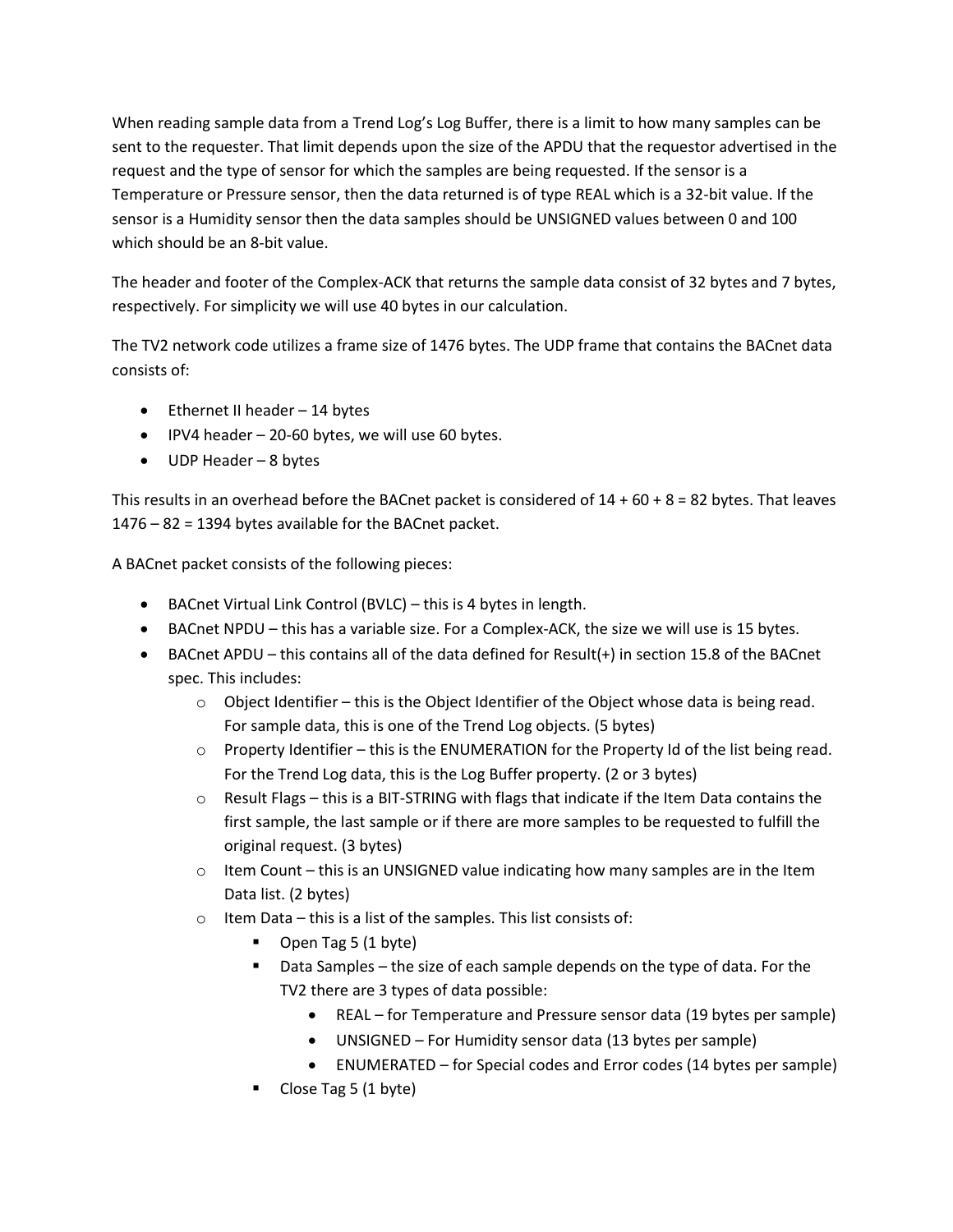$\circ$  First Sequence Number (Optional) – this is required if the ReadRange is by Timestamp or Sequence Number. (5 bytes)

From the above list we have ~39 bytes of fixed data (we will use 40) and 13-19 bytes per sample of data (we will use 19).

That results in  $(1394 - 40)$  /  $(19$  bytes per REAL) = 71 REAL samples in a UDP Ethernet frame of 1476 bytes. If we assume that the data samples are from a Humidity sensor, then we could theoretically return (1394 – 40)/(14 bytes per ENUMERATED) = 96 samples. (We use 14 bytes because it is the larger of the two possible value types that could be contained in the response.)

### <span id="page-24-0"></span>**4.3.1 Determining Time Based on Stored Data**

The data stored in flash consists of synchronous and asynchronous samples that is found in the Item Data read from the Log Buffer of a Trend Log. As described above, the Item Data can be one of three types of data:

- REAL for Temperature and Pressure sensor data (19 bytes per sample)
- UNSIGNED For Humidity sensor data (13 bytes per sample)
- ENUMERATED for Special codes and Error codes (14 bytes per sample)

REAL and UNSIGNED data are synchronous sensor samples. Some ENUMERATED data are also synchronous. This data is a type of error that replaces a sensor sample. All synchronous data is used to determine time.

The other ENUMERATED data are asynchronous data that signify events that occur during logging. Asynchronous data does not take part in determining time. The timestamp associated with an asynchronous code is the same as the timestamp of the previous sample or synchronous code.

When a sensor is first connected a "setup menu" appears on the TV2 that allows the user to define certain parameters used for logging. One of those parameters is the time between samples, this is the Log Interval property in the Trend Log object. When this menu is exited and the settings saved, a timestamp is stored in flash that signifies the beginning of time for this sensor.

Time can then be calculated by taking the initial timestamp and counting the number of synchronous samples from the start of data collection to the desired sample. The timestamp of that sample is then the number of samples times the Log Interval plus the starting timestamp.

```
Timestamp<sub>Sample</sub> = Timestamp<sub>Start</sub> + (Number of samples from start to target * Log Interval)
```
#### <span id="page-24-1"></span>**4.3.2 Special Codes**

In this section we will describe the ENUMERATED "special" codes. These codes signify synchronous errors and asynchronous errors and events that occur during the collecting of sample data from a sensor.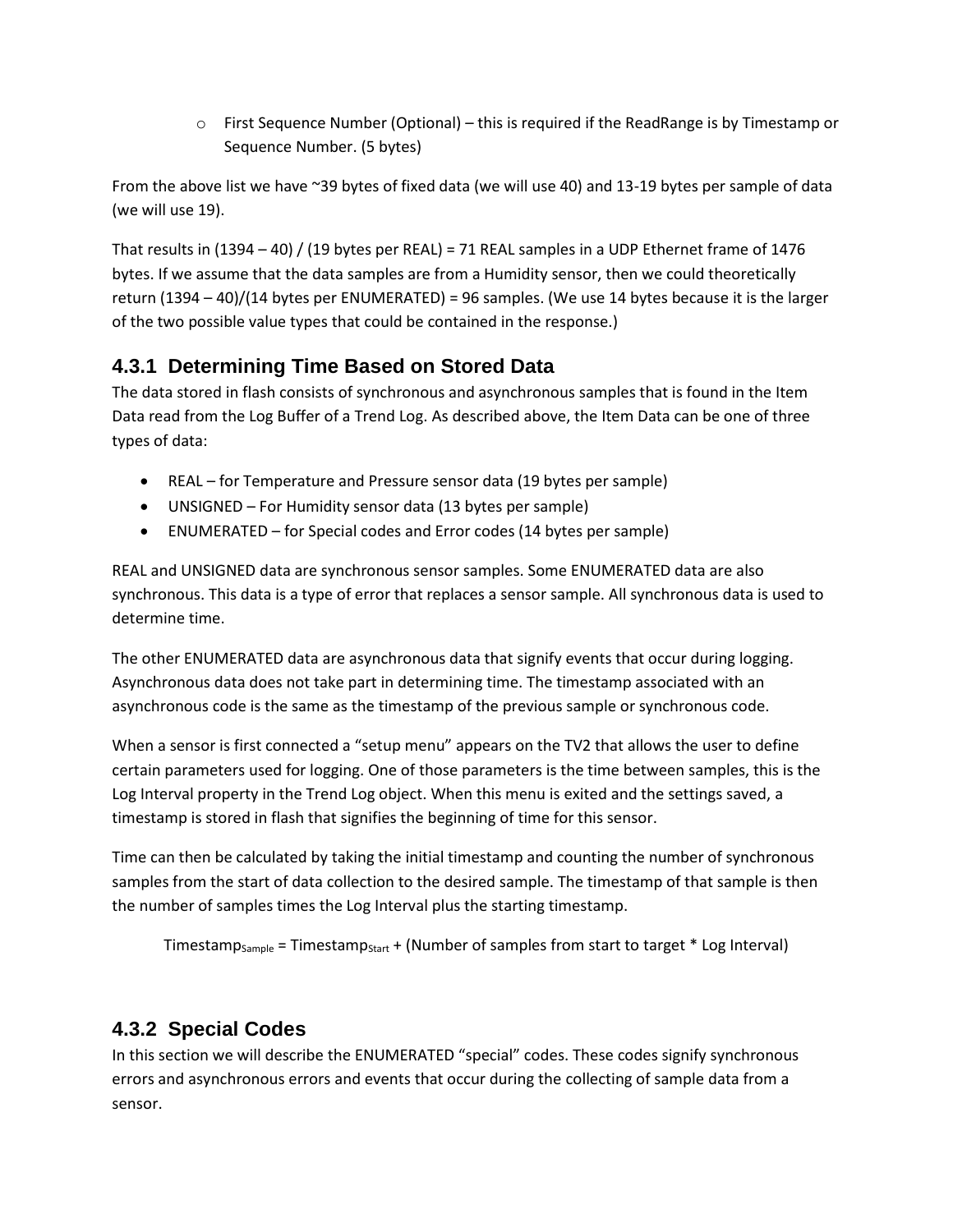The following are the known asynchronous "special" codes:

- 0x8000 (32,768) Not used.
- 0x8001 (32,769) POR
- 0x8002 (32,770) Alarm Start Channel 1
- 0x8003 (32,771) Alarm Start Channel 2
- 0x8004 (32,772) Alarm End Channel 1
- 0x8005 (32,773) Alarm End Channel 2
- 0x8006 (32,774) Sensor Changed
- 0x8007 (32,775) Reviewed
- $0x8008(32,776) AC$  Off
- $0x8009(32,777) AC On$

These next codes are the synchronous "special" or error codes:

- 0x800A (32,778) Sensor Error None
- 0x800B (32,779) Sensor Error No New Sample
- 0x800C (32,780) Not used
- 0x800D (32,781) Not used
- 0x800E (32,782) Not used
- 0x800F (32,783) Not used
- 0x8010 (32,784) Sensor Error Unknown
- 0x8011 (32,785) Sensor Error Sample Not Valid
- 0x8012 (32,786) Not used
- 0x8013 (32,787) Not used
- 0x8014 (32,788) Not used
- 0x8015 (32,789) Not used
- 0x8016 (32,790) Not used
- 0x8017 (32,791) Not used
- 0x8018 (32,792) Sample Missed (Used when time is advanced forward)

#### <span id="page-25-0"></span>**4.4 WriteProperty**

The WriteProperty service is used by a client BACnet-user to modify the value of a single specified property of a BACnet object. This service potentially allows write access to any property of any object, whether a BACnet-defined object or not. Some implementors may wish to restrict write access to certain properties of certain objects. In such cases, an attempt to modify a restricted property shall result in the return of an error of 'Error Class' PROPERTY and 'Error Code' WRITE\_ACCESS\_DENIED.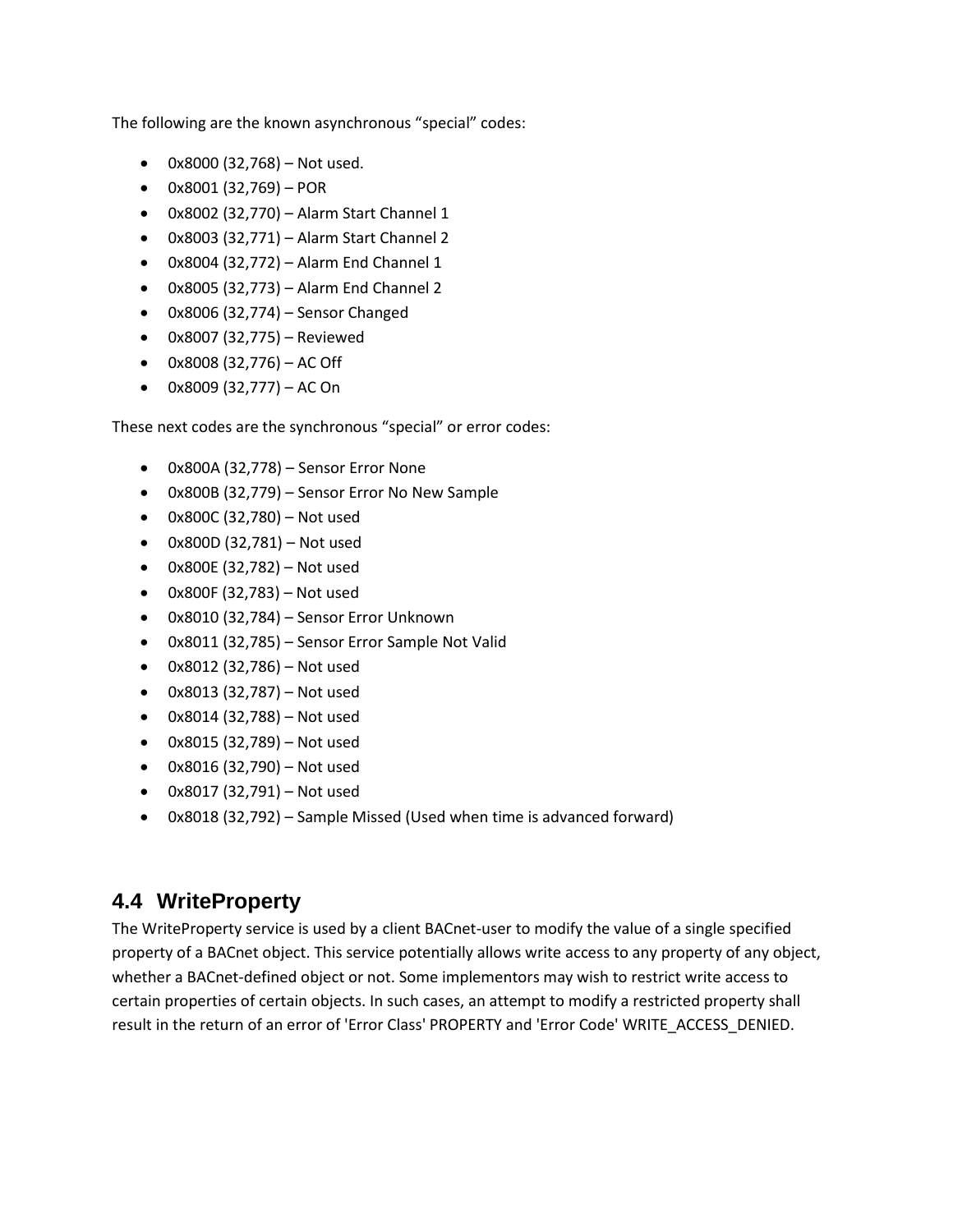On the TV2 settings are modified by using the menus. Those menus are only accessible if the Password feature is disabled or if a Password is provided. Using BACnet we follow that precedent by requiring the following:

- Device Password Enabled property is required to be set to FALSE to use the WriteProperty service except when writing the Device Password and Device Password Enabled properties.
- To write the Device Password and Device Password Enabled properties see the description of ReinitializeDevice service.

### <span id="page-26-0"></span>**4.5 ReinitializeDevice**

The ReinitializeDevice service is used by a client BACnet-user to instruct a remote device to reboot itself (cold start), reset itself to some predefined initial state (warm start), to activate certain system changes, or to control the backup or restore procedure. Resetting or rebooting a device is primarily initiated by a human operator for diagnostic purposes.

Due to the sensitive nature of this service, a password may be required by the responding BACnet-user prior to executing the service.

A BACnet device may support the ReinitializeDevice service by supporting only the restart choices COLDSTART and WARMSTART. Support for the backup and restore features of this service is claimed separately.

The TV2 extends the restart choice ACTIVATE\_CHANGES to support changing the system password and password enabled properties in the device object. The process for changing either of these properties is as follows:

- 4. Using WriteProperty change the value of Password Enabled or Password.
- 5. Next initiate a ReinitializeDevice using the current (not the modified) password.
- 6. When the TV2 restarts, the targeted property will be changed.

Note, that if there is any other action taken between steps 1 and 2, then the property targeted in step 1 will not be changed.

In order to modify any of the other writable properties in the TV2, the Password Enabled property in the device object must be FALSE when the WriteProperty requested is attempted.

### <span id="page-26-1"></span>**4.6 Who-Is/I-Am**

The Who-Is service is used by a sending BACnet-user to determine the Device object identifier, the network address, or both, of other BACnet devices that share the same internetwork. The Who-Is service is an unconfirmed service. The Who-Is service may be used to determine the Device object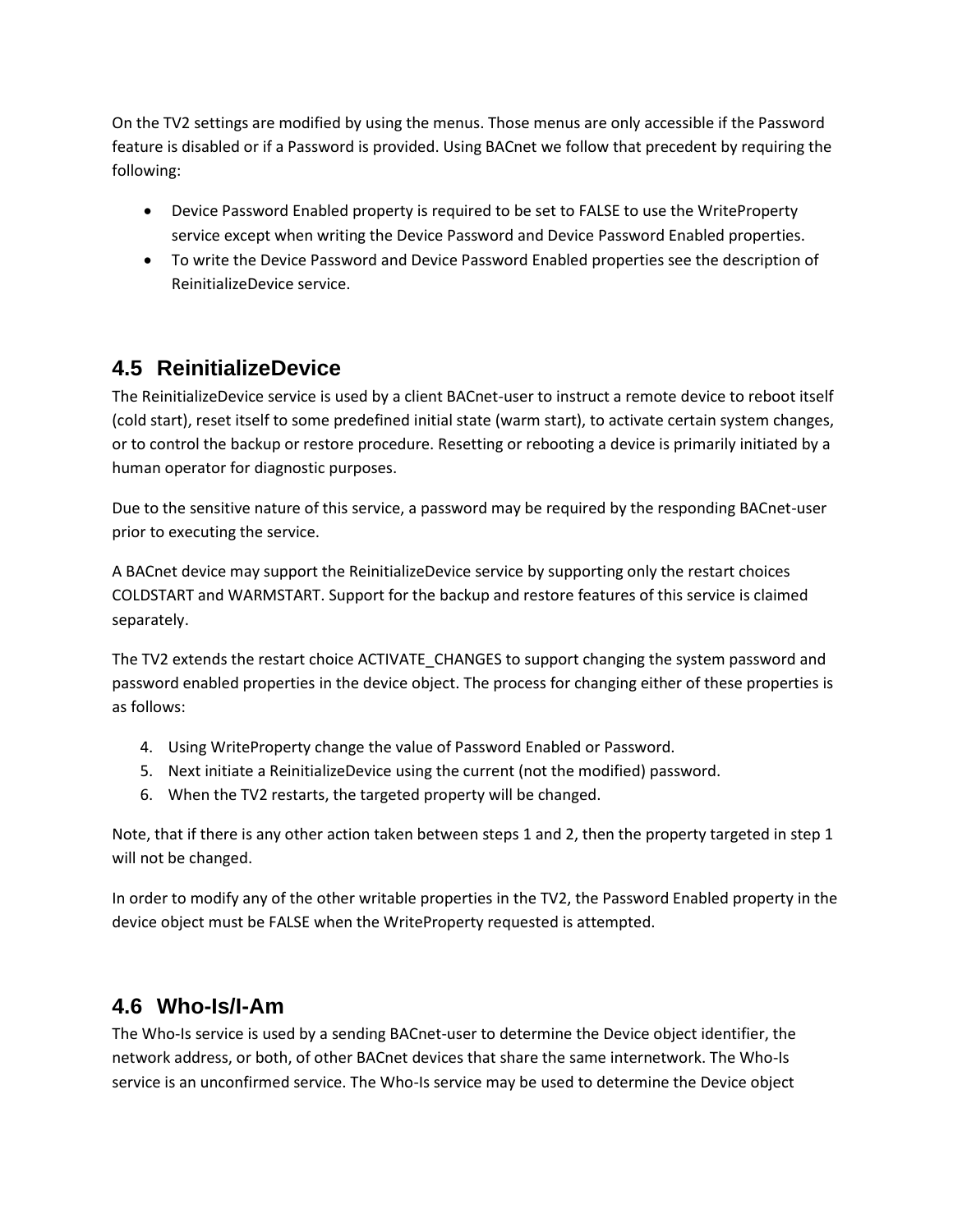identifier and network addresses of all devices on the network, or to determine the network address of a specific device whose Device object identifier is known, but whose address is not.

The I-Am service is also an unconfirmed service. The I-Am service is used to respond to Who-Is service requests. However, the I-Am service request may be issued at any time. It does not need to be preceded by the receipt of a Who-Is service request. In particular, a device may wish to broadcast an I-Am service request when it powers up.

The TV2 responds to Who-Is requests with I-Am responses. The TV2 also sends out I-Am responses when it powers up and periodically to let the network know that it is still active.

### <span id="page-27-0"></span>**4.7 Who-Has/I-Have**

The Who-Has service is used by a sending BACnet-user to identify the Device object identifiers and network addresses of other BACnet devices whose local databases contain an object with a given Object\_Name or a given Object\_Identifier. The I-Have service is used to respond to Who-Has service requests or to advertise the existence of an object with a given Object Name or Object Identifier. The I-Have service request may be issued at any time and does not need to be preceded by the receipt of a Who-Has service request. The Who-Has and I-Have services are unconfirmed services.

The TV2 will send I-Have responses if it receives an appropriate Who-Has request.

### <span id="page-27-1"></span>**4.8 GetEventInformation**

The GetEventInformation service is used by a client BACnet-user to obtain a summary of all "active event states". The term "active event states" refers to all event-initiating objects that

- a) have an Event\_State property whose value is not equal to NORMAL, or
- b) have an Acked\_Transitions property, which has at least one of the bits (TO\_OFFNORMAL, TO\_FAULT, TO\_NORMAL) set to FALSE.

This service is intended to be implemented in all devices that generate event notifications.

### <span id="page-27-2"></span>**4.9 UnconfirmedEventNotification**

The UnconfirmedEventNotification service is used by a notification-server to notify a remote device that an event has occurred. Its purpose is to notify recipients that an event has occurred, but confirmation that the notification was received is not required.

The TV2 sends an UnconfirmedEventNotification for the following:

• Sensor Out of Range event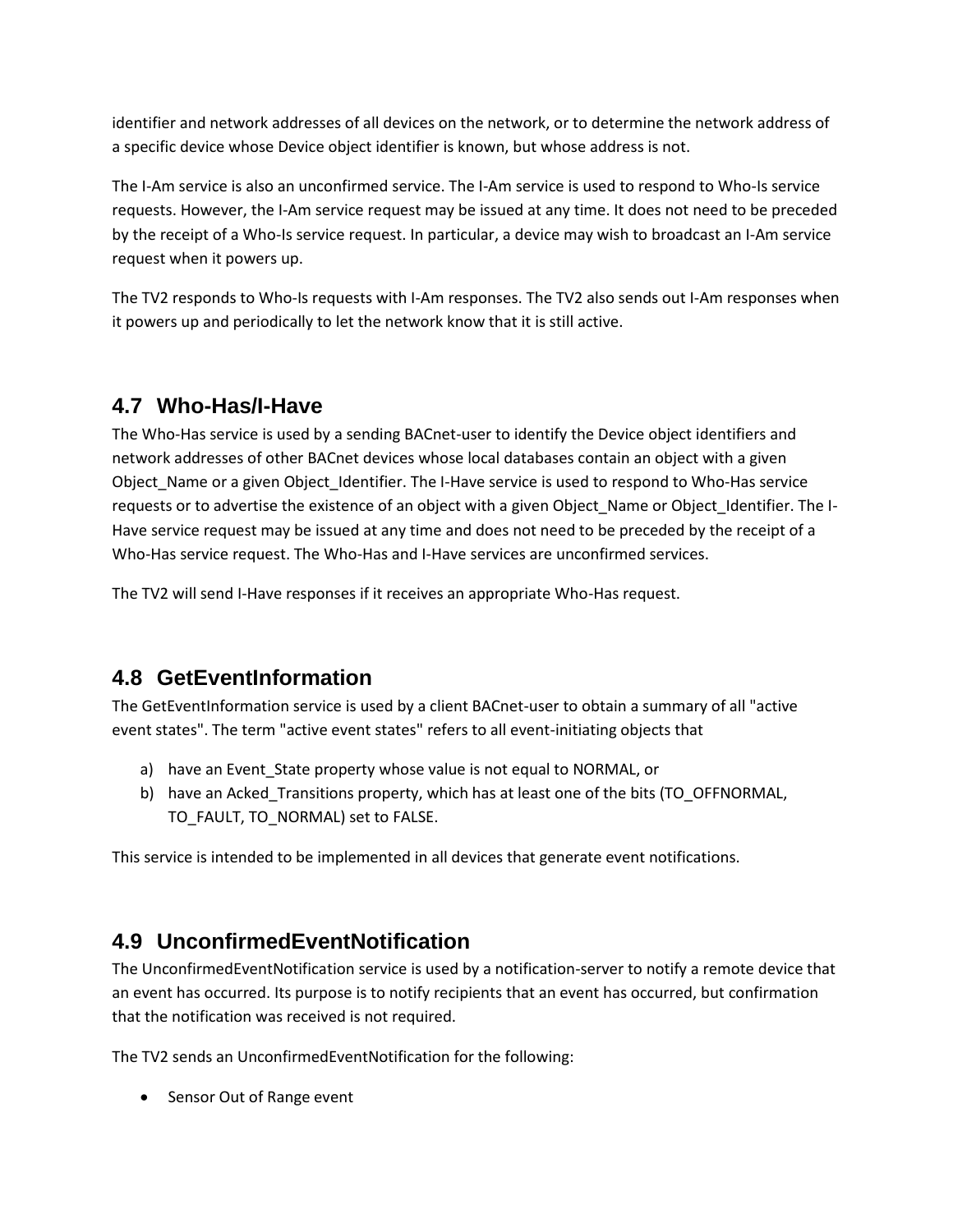- AC Connection disconnect and reconnect
- A Sensor is disconnected or reconnected

#### <span id="page-28-0"></span>**4.10UnconfirmedCOVNotification**

The UnconfirmedCOVNotification Service is used to notify subscribers about changes that may have occurred to the properties of a particular object, or to distribute object properties of wide interest (such as outside air conditions) to many devices simultaneously without a subscription.

The TV2 does not support subscriptions.

The TV2 sends an UnconfirmedCOVNotification for the following:

- Device restart
- Change of Trend Log's Log Interval property this is done because a side effect is the clearing of data sample memory.

### <span id="page-28-1"></span>**4.11TimeSynchronization**

The TimeSynchronization service is used by a requesting BACnet-user to notify a remote device of the correct current time. This service may be broadcast, multicast, or addressed to a single recipient. Its purpose is to notify recipients of the correct current time so that devices may synchronize their internal clocks with one another.

The TV2 will process TimeSynchronization requests by altering its internal clock to conform with the network time.

This service is only allowed if the system password, Device object Device Password Enabled property, is disabled.

If normally the system has a password enabled, to synchronize the time the following steps must be taken:

- 4. Disable the password by:
	- a. Using WriteProperty to change the value of Password Enabled to FALSE.
	- b. Next initiate a ReinitializeDevice using the current (not the modified) password.
	- c. When the TV2 restarts, the password should be disabled.
- 5. Send a TimeSynchronization request to synchronize the TV2 with the network time.
- 6. Reenable the password using the same procedure as used in step 1 above but changing the Password Enabled value to TRUE.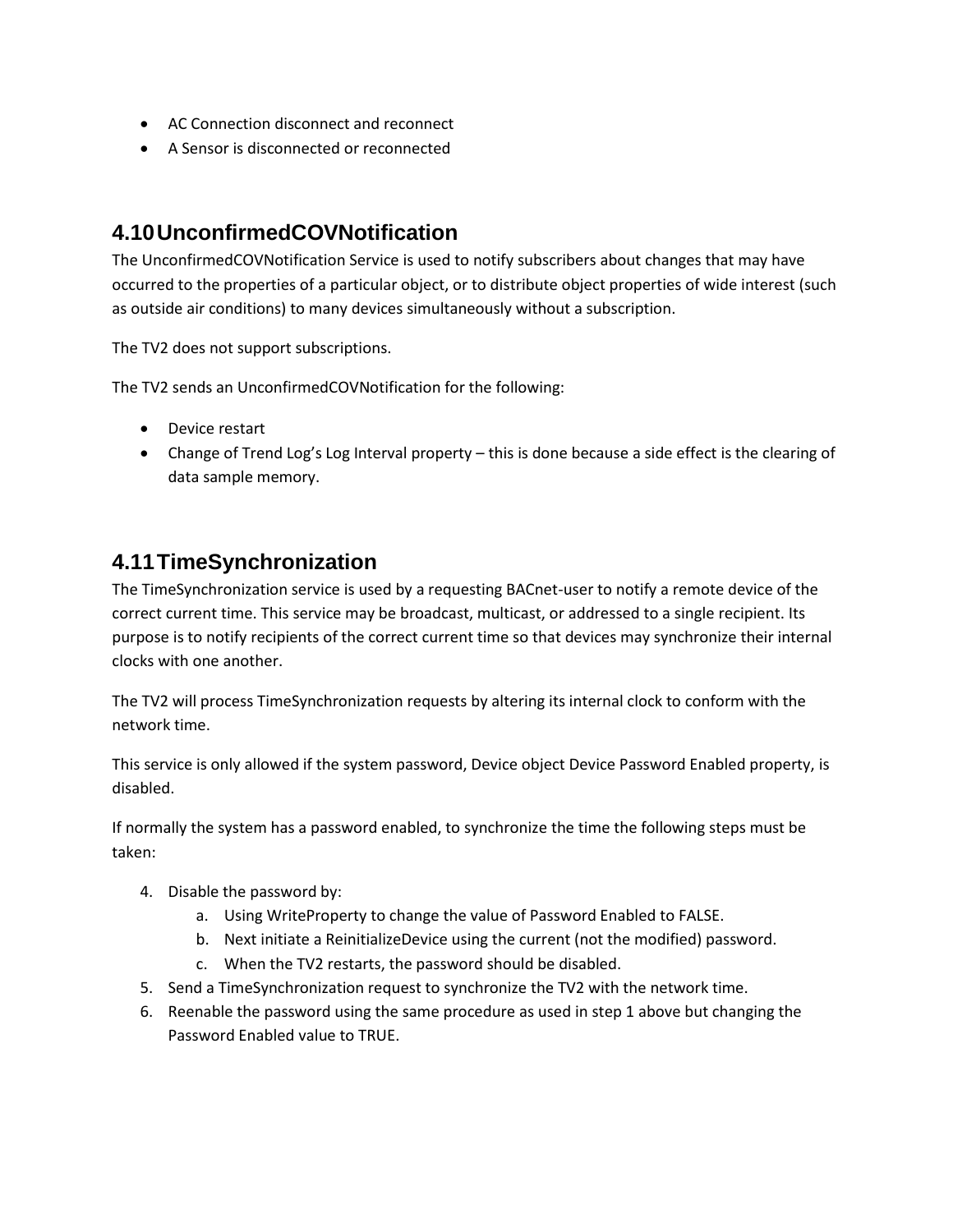Note that changing the TV2 time can cause the data stored in its flash memory to be erased. Therefore, it is recommended that before updating the time, the data should be downloaded. If the Time is moved forward by more than an hour or moved backwards, the data stored in the flash memory will be erased.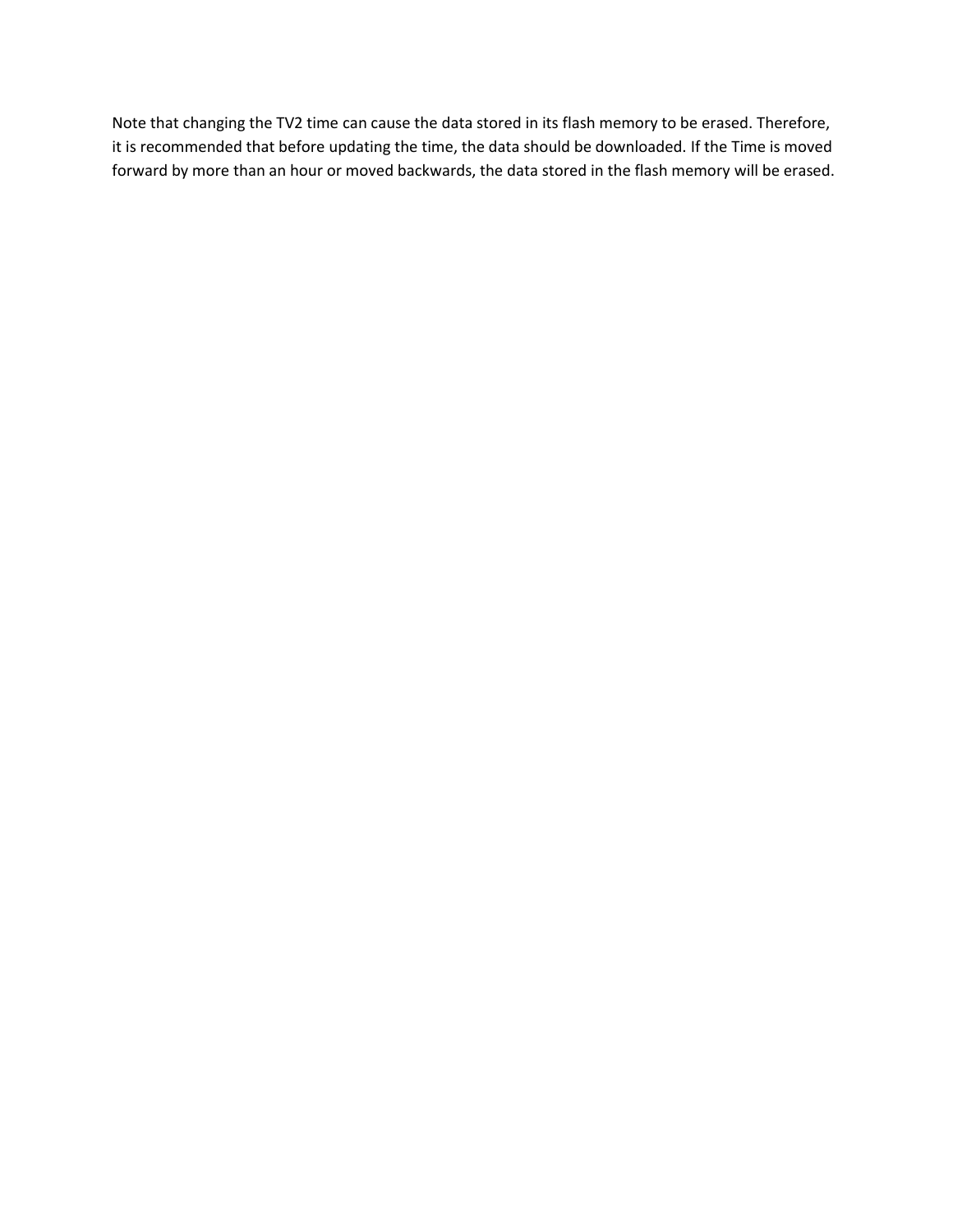## <span id="page-30-0"></span>**5 BACnet Interoperability Building Blocks (BIBBs) and Protocol Implementation Conformance Statements (PICS)**

From a reading of the BACnet Specification Annex K, BACnet Interoperability Building Blocks (BIBBs), and Annex L, Descriptions And Profiles of Standardized BACnet Devices, the TV2 can be best categorized as a BACnet Smart Sensor (B-SS) in the Controller profiles grouping, Annex L.4.

As a Smart Sensor, the TV2 is required to support the following:

- Data Sharing-ReadProperty-B (DS-RP-B)
	- o ReadProperty Execute
- Device Management-Dynamic Device Binding-B (DM-DDB-B)
	- o Who-Is Execute
	- o I-Am Initiate
- Device Management-Dynamic Object Binding-B (DM-DOB-B)
	- o Who-Has Execute
	- o I-Have Initiate

Additionally, the TV2 supports the following BIBBs:

- Data Sharing-ReadPropertyMultiple-B (DS-RPM-B)
	- o ReadPropertyMultiple Execute
- Data Sharing-WriteProperty-B (DS-WP-B)
	- o WriteProperty Execute
- Data Sharing-Change of Value Unsubscribed-B (DS-COVU-B)
	- o UnconfirmedCOVNotification Initiate
- Alarm and Event Management-Notification-Internal-B (AE-N-I-B)
	- o UnconfirmedEventNotification Initiate
- Alarm and Event Management-Information-B (AE-INFO-B)
	- o GetEventInformation Execute
- Trending-Viewing and Modifying Trends-Internal-B (T-VMT-I-B)
	- o ReadRange Execute
- Device Management-TimeSynchronization-B (DM-TS-B)
	- o TimeSynchronization Execute
- Device Management-ReinitializeDevice-B (DM-RD-B)
	- o ReinitializeDevice Execute
- Device Management-Restart-B (DM-R-B)
	- o UnconfirmedCOVNotification Initiate

#### Annex L.4.5 describes the BACnet Smart Sensor as:

*A B-SS is a simple sensing device with very limited resources.*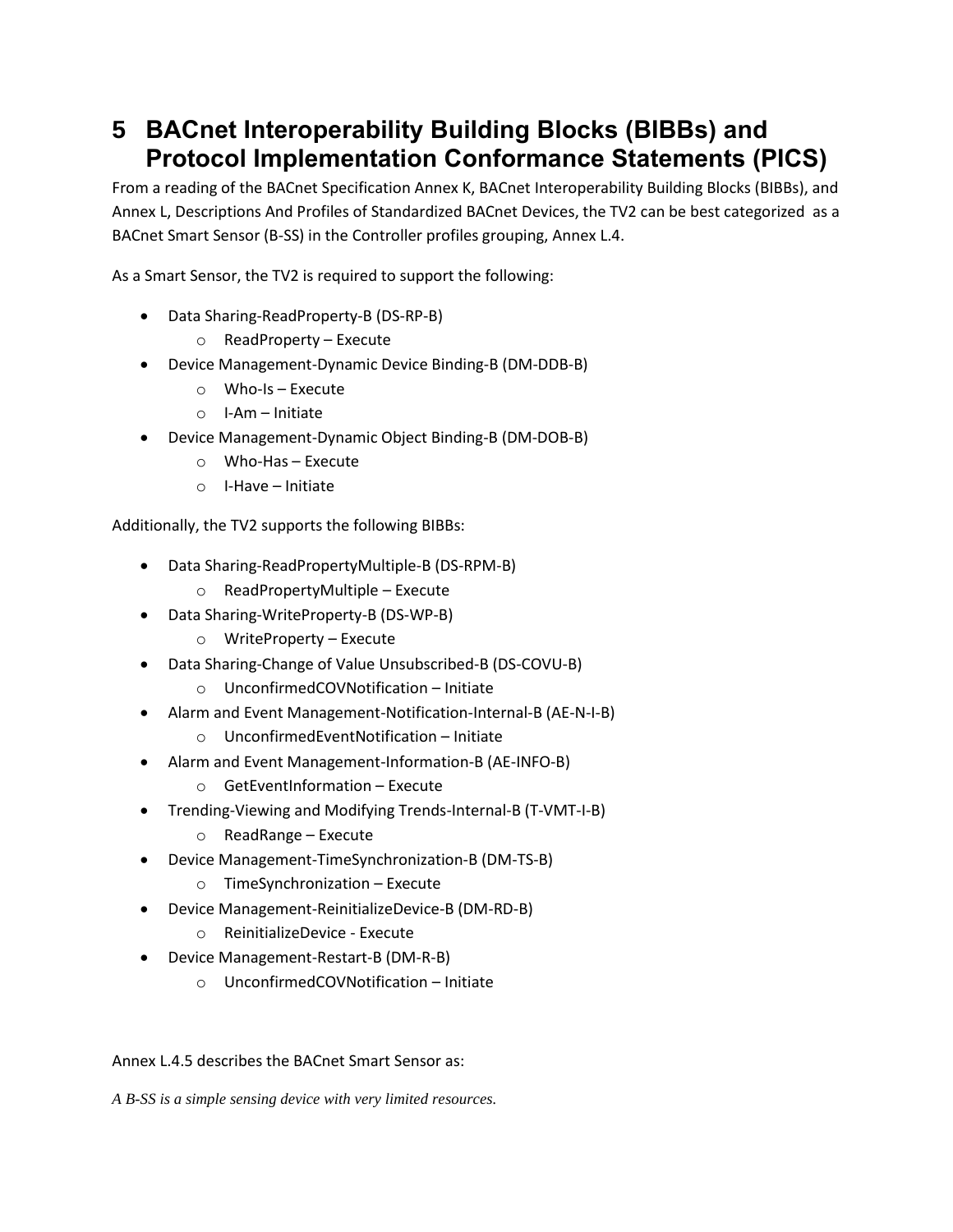*Data Sharing • Ability to provide values for any of its BACnet objects upon request*

*Alarm and Event Management • No requirement*

*Scheduling • No requirement*

*Trending • No requirement*

*Device and Network Management*

*• Ability to respond to queries about its status*

*• Ability to respond to requests for information about any of its objects*

#### <span id="page-31-0"></span>**5.1 Resources**

For more information about BIBBs and PICS, the following links may be helpful:

- <https://store.chipkin.com/articles/bacnet-bibbs>
- <https://store.chipkin.com/articles/bacnet-what-are-bacnet-bibbs/>
- http://www.bacnet.org/DL-Docs/

#### <span id="page-31-1"></span>**5.2 TV2 Protocol Implementation Conformance Statement**

The following section is taken from a sample statement from the BACnet site. Do not edit any of the yellow highlighted text in this section. It is meant for illustrating how the statement might be filled out for the TV2.

**ANNEX A - PROTOCOL IMPLEMENTATION CONFORMANCE STATEMENT (NORMATIVE)** (This annex is part of this Standard and is required for its use.)

#### **BACnet Protocol Implementation Conformance Statement**

| Date:                                           |  |                                                                                     |  |  |  |
|-------------------------------------------------|--|-------------------------------------------------------------------------------------|--|--|--|
| <b>Vendor Name: Two Dimensional Instruments</b> |  |                                                                                     |  |  |  |
| <b>Product Name: Thermaviewer 2</b>             |  |                                                                                     |  |  |  |
| <b>Product Model Number: TV-2</b>               |  |                                                                                     |  |  |  |
|                                                 |  | <b>Application Software Version:</b> Firmware Revision: BACnet Protocol Revision: 1 |  |  |  |
| <b>Product Description:</b>                     |  |                                                                                     |  |  |  |
|                                                 |  |                                                                                     |  |  |  |
|                                                 |  |                                                                                     |  |  |  |
|                                                 |  |                                                                                     |  |  |  |
|                                                 |  |                                                                                     |  |  |  |
|                                                 |  |                                                                                     |  |  |  |
|                                                 |  |                                                                                     |  |  |  |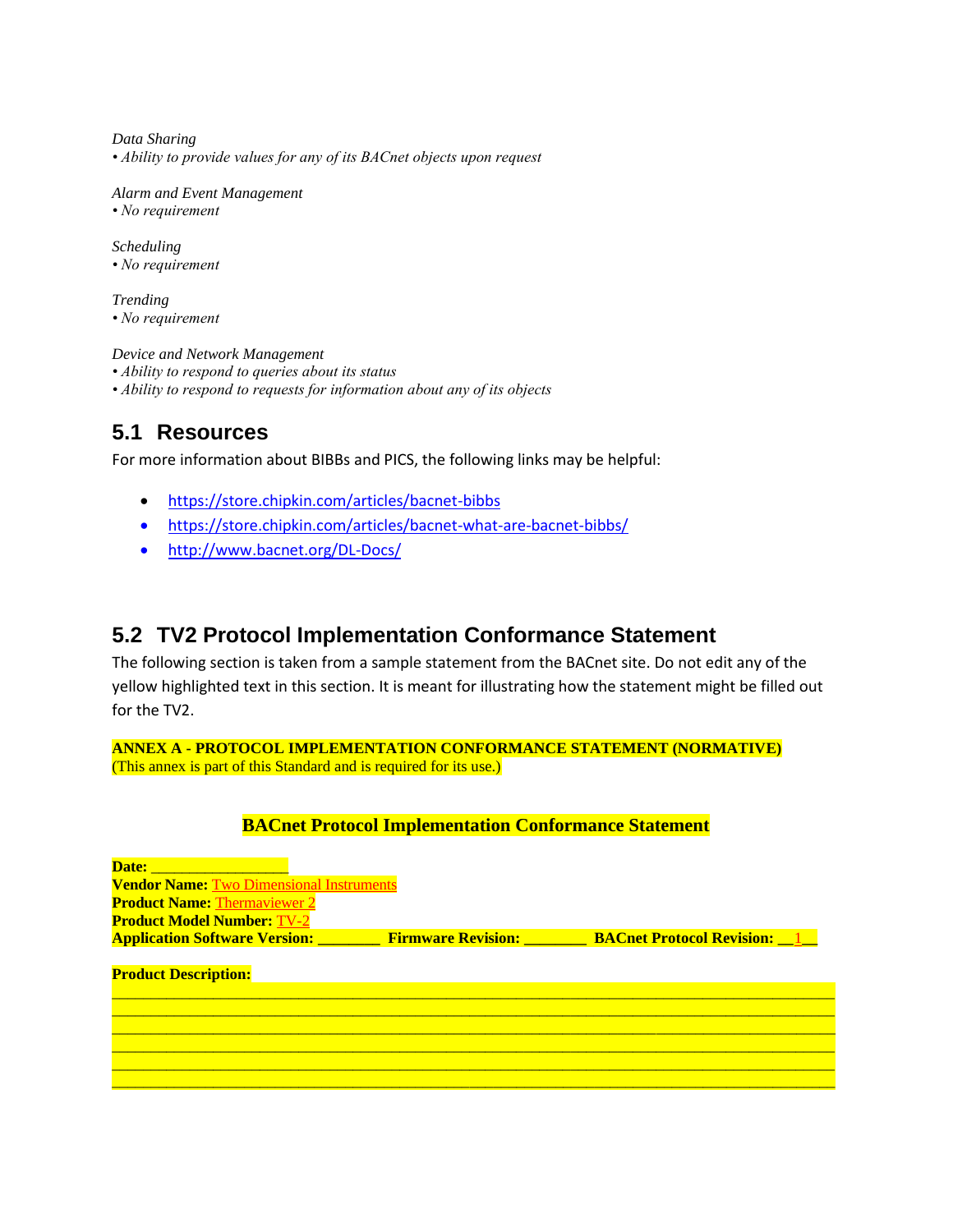#### **BACnet Standardized Device Profile (Annex L):**

- **BACnet Operator Workstation (B-OWS)**
- **BACnet Advanced Operator Workstation (B-AWS)**
- **BACnet Operator Display (B-OD)**
- **BACnet Building Controller (B-BC)**
- **BACnet Advanced Application Controller (B-AAC)**
- **BACnet Application Specific Controller (B-ASC)**
- **X BACnet Smart Sensor (B-SS)**
- **BACnet Smart Actuator (B-SA)**

**List all BACnet Interoperability Building Blocks Supported (Annex K): \_\_**DS-RP-B, DS-RPM-B, DM-DDB-B,**\_**DM-DOB-B, DM-TS-B, DM-RD-B, DM-R-B **\_\_\_\_\_\_\_\_\_\_\_\_\_\_\_\_\_\_\_\_\_\_\_\_\_\_\_\_\_\_\_\_** WP-B, DS-COVU-B, AE-N-I-B, AE-INFO-B, T-VMT-I-B

 $\mathcal{L}_\mathcal{L} = \{ \mathcal{L}_\mathcal{L} = \{ \mathcal{L}_\mathcal{L} = \{ \mathcal{L}_\mathcal{L} = \{ \mathcal{L}_\mathcal{L} = \{ \mathcal{L}_\mathcal{L} = \{ \mathcal{L}_\mathcal{L} = \{ \mathcal{L}_\mathcal{L} = \{ \mathcal{L}_\mathcal{L} = \{ \mathcal{L}_\mathcal{L} = \{ \mathcal{L}_\mathcal{L} = \{ \mathcal{L}_\mathcal{L} = \{ \mathcal{L}_\mathcal{L} = \{ \mathcal{L}_\mathcal{L} = \{ \mathcal{L}_\mathcal{$ \_\_\_\_\_\_\_\_\_\_\_\_\_\_\_\_\_\_\_\_\_\_\_\_\_\_\_\_\_\_\_\_\_\_\_\_\_\_\_\_\_\_\_\_\_\_\_\_\_\_\_\_\_\_\_\_\_\_\_\_\_\_\_\_\_\_\_\_\_\_\_\_\_\_\_\_\_\_\_\_\_\_\_\_\_\_\_\_\_\_\_\_\_

#### **Segmentation Capability:**

 Able to transmit segmented messages Window Size  $\Box$  Able to receive segmented messages Window Size

#### **Standard Object Types Supported:**

| <b>Device</b>                                                               |
|-----------------------------------------------------------------------------|
| <b>Optional Properties:</b><br>$\overline{\mathsf{C}}$                      |
| <b>Serial Number</b>                                                        |
| <b>Local Time</b>                                                           |
| <b>Local Date</b>                                                           |
| <b>Last Restart Reason</b>                                                  |
| <b>Restart Notifications Recipients</b>                                     |
| <b>Time of Device Restart</b>                                               |
| <b>Proprietary Properties:</b><br>$\circ$                                   |
| Device Password (1200)                                                      |
| <b>Character-String</b>                                                     |
| not readable                                                                |
| writable in conjunction with ReinitializeDevice ACTIVATE_CHANGES            |
| String must contain 4 numeric characters.                                   |
| <b>Device Password Enabled (1201)</b>                                       |
| <b>Boolean</b>                                                              |
| writable in conjunction with ReinitializeDevice ACTIVATE_CHANGES.           |
| <b>Except for Device Password and Device Password Enabled, all writable</b> |
| properties are writable only if Device Password Enabled is FALSE.           |
| <b>Temperature Units (1205)</b>                                             |
| Enumerated                                                                  |
| Specifies units used for all Temperature values                             |
| writable if Device Password Enabled is FALSE                                |
| Allowed values: DEGREES_CELSIUS (62), DEGREES_FAHRENHEIT (64).              |
| Pressure Units (1206)                                                       |
| Enumerated                                                                  |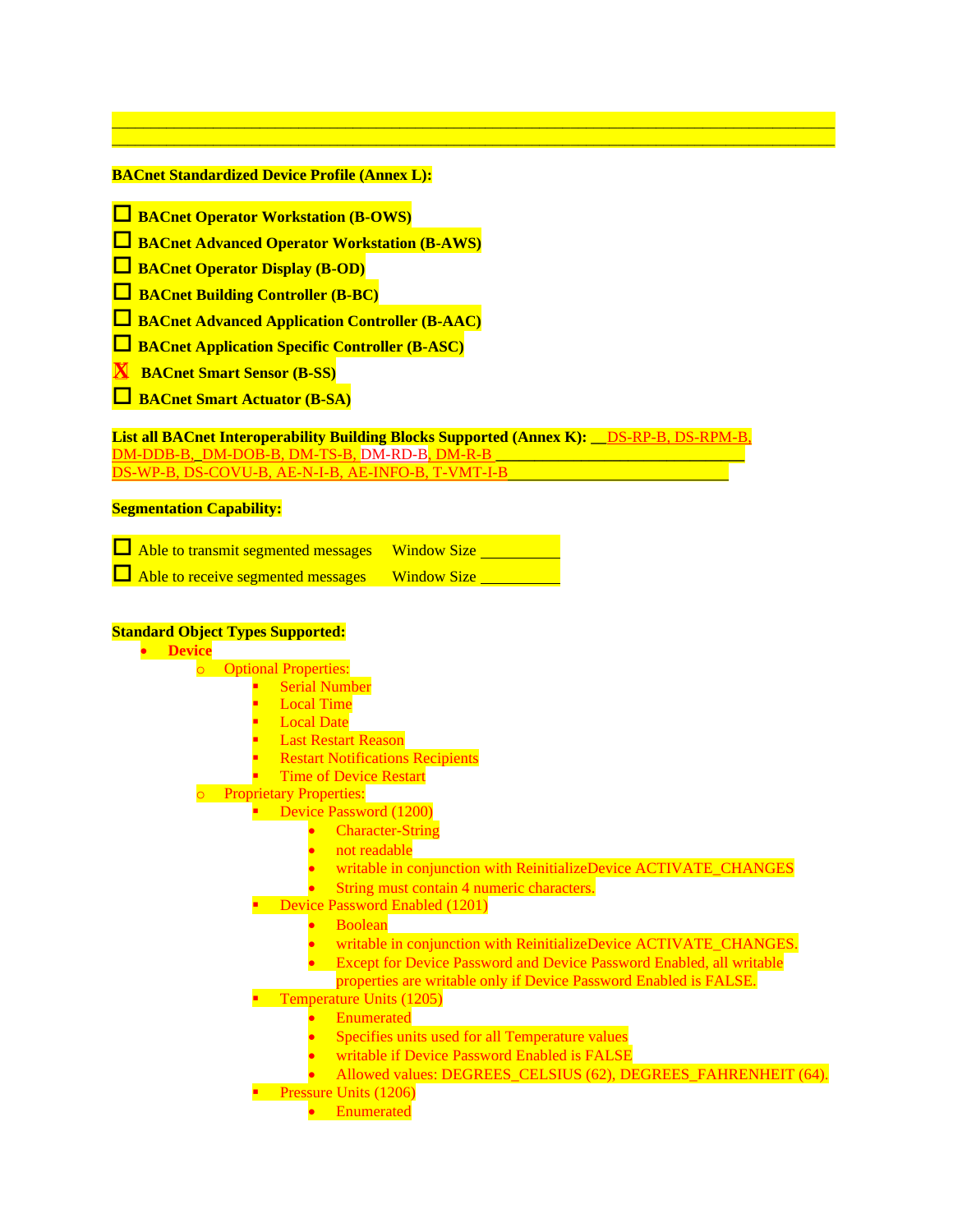- Specifies units used for all Pressure values
- writable if Device Password Enabled is FALSE
- Allowed values: INCHES\_OF\_WATER (58), HECTOPASCALS (133).

#### **Writable Properties:**

- **Device Password** 
	- **Device Password Enabled**
	- **Temperature Units**
	- **Pressure Units**

#### • **Analog-Input**

o Optional Properties:

- **Reliability**
- **Update Interval**
- **Min Pres Value**
- **Max Pres Value**
- **Resolution, Update Interval**
- **Event Algorithm Inhibit**
- **Time Delay Normal**

#### o Proprietary Properties:

■ Serial Number (372)

- **Unsigned**
- This property contains the serial number for the sensor associated with this object.
- **Example 2** Averaging Type (1202)
	- **Enumerated**
	- writable if Device Password Enabled is FALSE
	- This enumerated value allows the user to determine how samples are averaged to arrive at a final sample. 0-slow, 1-medium, 2-fast, 255-none
- Alarm Duration (1203)
	- **Unsigned**
	- writable if Device Password Enabled is FALSE
	- This value is how many seconds the alarm can sound before it is automatically turned off by the device.
	- Range =  $0 3600$
- $\bullet$  Clear Data (1204)
	- Boolean
	- writable if Device Password Enabled is FALSE
	- If TRUE, then all data for the sensor associated with this object will be erased and reset to defaults by a following ReinitializeDevice ACTIVATE\_CHANGES action. The ReinitializeDevice action must follow the Clear Data write immediately. Otherwise, Clear Data will have to be set again in order to perform the action.

#### **Writable Properties:**

- **High Limit**
- **Low Limit**
- Time Delay Max value: 24 hours.
- **Event Detection Enable**
- **Averaging Type**
- **Alarm Duration**
- **Clear Data**

#### • **Binary-Input**

- o Optional Properties:
	- **Reliability**
	- **Change Of State Count**
	- **Change State Time**
	- **Time Of State Count Reset**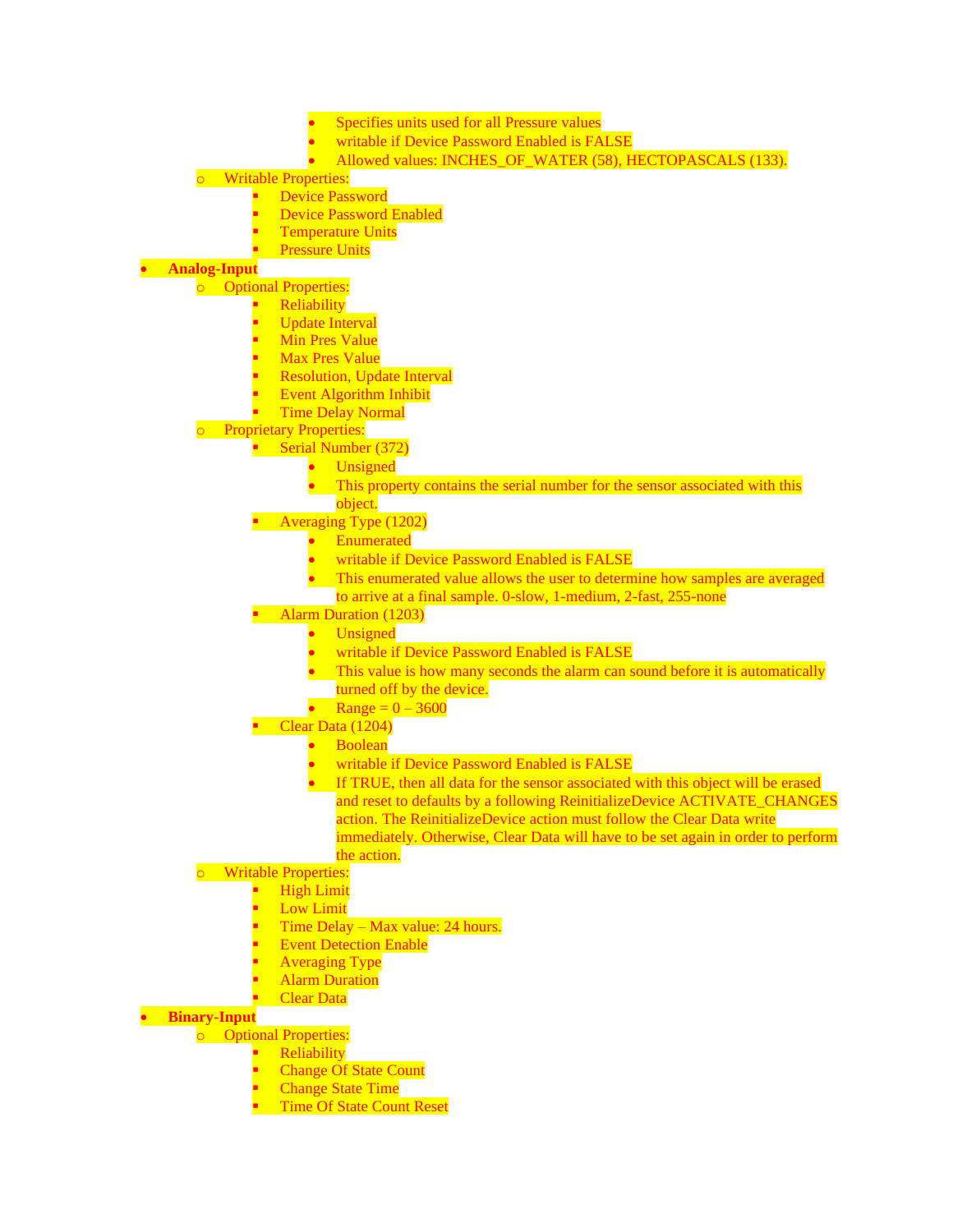- **Proprietary Properties: none**
- **Writable Properties:** 
	- Change Of State Count (can only write 0)
	- **Event Detection Enable**

#### • **Binary-Value**

- o Optional Properties: none
- o Proprietary Properties: none
- o Writable Properties: Present Value

#### • **Trend Log**

- o Optional Properties: none
- o Writable Properties:
	- Log Interval Min value: 30 seconds; Max value: 24 hours.
	- Record Count can only write 0 if Device Password Enabled is FALSE.

#### • **Notification Class**

- o Optional Properties: none
- o Proprietary Properties: none
- o Writable Properties: none
- **Network Port**
	- o Optional Properties:
		- **E** Description
		- **BACnet IP Multicast Address**
		- **IP DHCP Lease Time**
		- **IP DHCP Lease Time Remaining**
		- **IP DHCP Server**
	- **Proprietary Properties: none**
	- o Writable Properties: none
- None of these objects may be created.
- None of these objects may be deleted.
- There are no range restrictions.

An object type is supported if it may be present in the device. For each standard Object Type supported provide the following data:

- 1) Whether objects of this type are dynamically creatable using the CreateObject service
- 2) Whether objects of this type are dynamically deletable using the DeleteObject service
- 3) List of the optional properties supported
- 4) List of all properties that are writable where not otherwise required by this standard
- 5) List of all properties that are conditionally writable where not otherwise required by this standard
- 6) List of proprietary properties and for each its property identifier, datatype, and meaning
- 7) List of any property range restrictions

#### **Data Link Layer Options:**

- **X** BACnet IP, (Annex J)
- **□** BACnet IP, (Annex J), Foreign Device
- $\Box$  ISO 8802-3, Ethernet (Clause 7)
- $\Box$  ATA 878.1, 2.5 Mb. ARCNET (Clause 8)
- ATA 878.1, EIA-485 ARCNET (Clause 8), baud rate(s) \_\_\_\_\_\_\_\_\_\_\_\_
- $\Box$  MS/TP master (Clause 9), baud rate(s):  $\Box$
- $\Box$  MS/TP slave (Clause 9), baud rate(s):  $\Box$
- $\Box$  Point-To-Point, EIA 232 (Clause 10), baud rate(s):
- $\Box$  Point-To-Point, modem, (Clause 10), baud rate(s):
- □ LonTalk, (Clause 11), medium: \_\_\_\_\_\_\_
- $\Box$  BACnet/ZigBee (ANNEX O)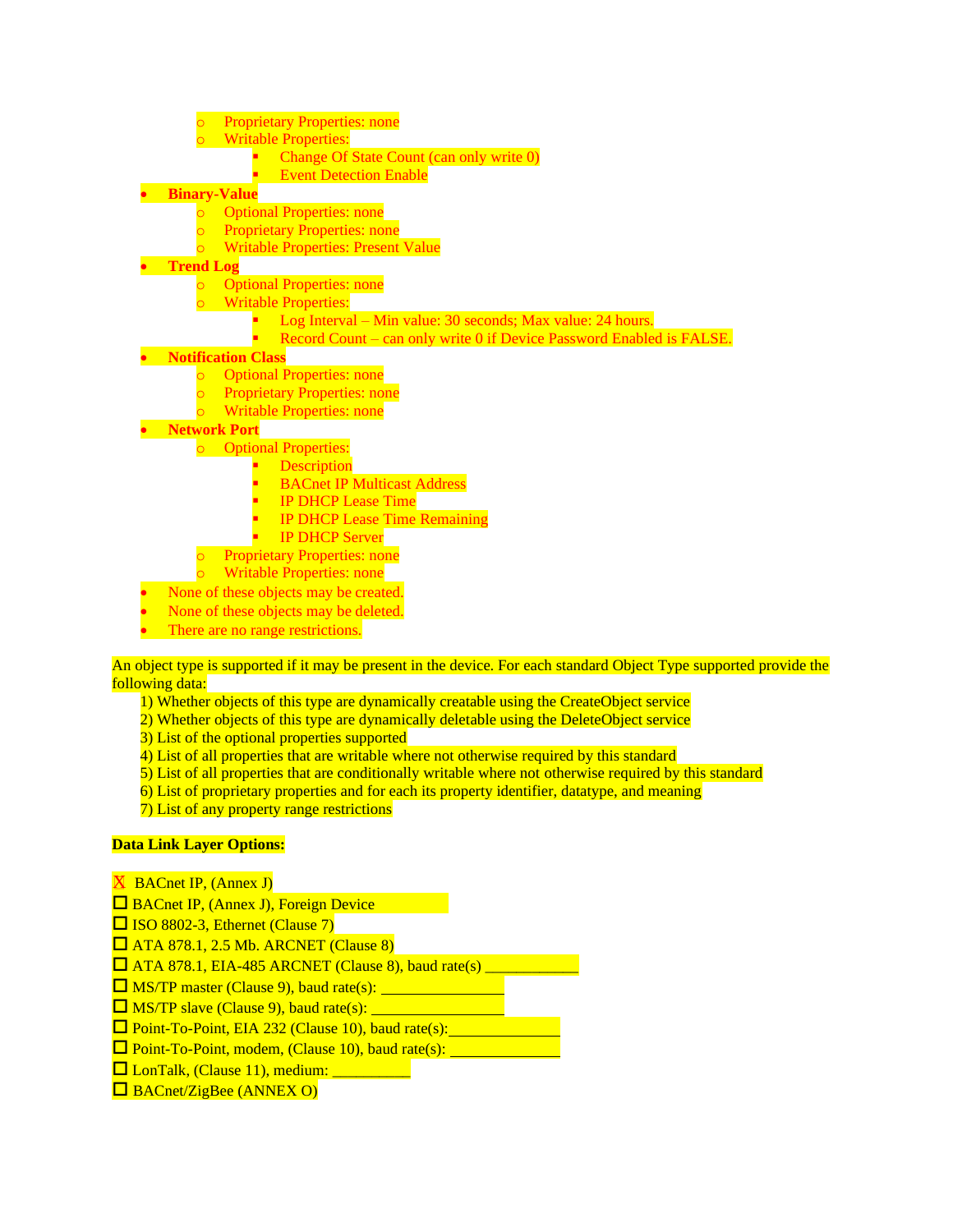Other: New York 1997

#### **Device Address Binding:**

Is static device binding supported? (This is currently necessary for two-way communication with MS/TP slaves and certain other devices.)  $\Box$  Yes  $\Box$  No

#### **Networking Options:**

| $\Box$ Router, Clause 6 - List all routing configurations, e.g., ARCNET-Ethernet, Ethernet-MS/TP, etc. |                      |
|--------------------------------------------------------------------------------------------------------|----------------------|
| $\Box$ Annex H, BACnet Tunneling Router over IP                                                        |                      |
| $\Box$ BACnet/IP Broadcast Management Device (BBMD)                                                    |                      |
| Does the BBMD support registrations by Foreign Devices?                                                | $\Box$ Yes $\Box$ No |
| Does the BBMD support network address translation?                                                     | $\Box$ Yes $\Box$ No |
|                                                                                                        |                      |

#### **Network Security Options:**

 $\overline{X}$  Non-secure Device - is capable of operating without BACnet Network Security  $\square$  Secure Device - is capable of using BACnet Network Security (NS-SD BIBB)

- $\square$  Multiple Application-Specific Keys:
- □ Supports encryption (NS-ED BIBB)
- $\Box$  Key Server (NS-KS BIBB)

#### **Character Sets Supported:**

Indicating support for multiple character sets does not imply that they can all be supported simultaneously.

| <b>N</b> ISO 10646 (UTF-8) | $\Box$ IBM <sup>TM</sup> /Microsoft <sup>TM</sup> DBCS | <b>N ISO 8859-1</b> |
|----------------------------|--------------------------------------------------------|---------------------|
| $\Box$ ISO 10646 (UCS-2)   | $\Box$ ISO 10646 (UCS-4)                               | $\Box$ JIS X 0208   |

#### **If this product is a communication gateway, describe the types of non-BACnet equipment/networks(s) that the gateway supports:**

 $\mathcal{L}_\mathcal{L} = \{ \mathcal{L}_\mathcal{L} = \{ \mathcal{L}_\mathcal{L} = \{ \mathcal{L}_\mathcal{L} = \{ \mathcal{L}_\mathcal{L} = \{ \mathcal{L}_\mathcal{L} = \{ \mathcal{L}_\mathcal{L} = \{ \mathcal{L}_\mathcal{L} = \{ \mathcal{L}_\mathcal{L} = \{ \mathcal{L}_\mathcal{L} = \{ \mathcal{L}_\mathcal{L} = \{ \mathcal{L}_\mathcal{L} = \{ \mathcal{L}_\mathcal{L} = \{ \mathcal{L}_\mathcal{L} = \{ \mathcal{L}_\mathcal{$ \_\_\_\_\_\_\_\_\_\_\_\_\_\_\_\_\_\_\_\_\_\_\_\_\_\_\_\_\_\_\_\_\_\_\_\_\_\_\_\_\_\_\_\_\_\_\_\_\_\_\_\_\_\_\_\_\_\_\_\_\_\_\_\_\_\_\_\_\_\_\_\_\_\_\_\_\_\_\_\_\_\_\_\_\_\_\_\_\_\_\_\_\_

or applicable the contract of the contract of the contract of the contract of the contract of the contract of the contract of the contract of the contract of the contract of the contract of the contract of the contract of